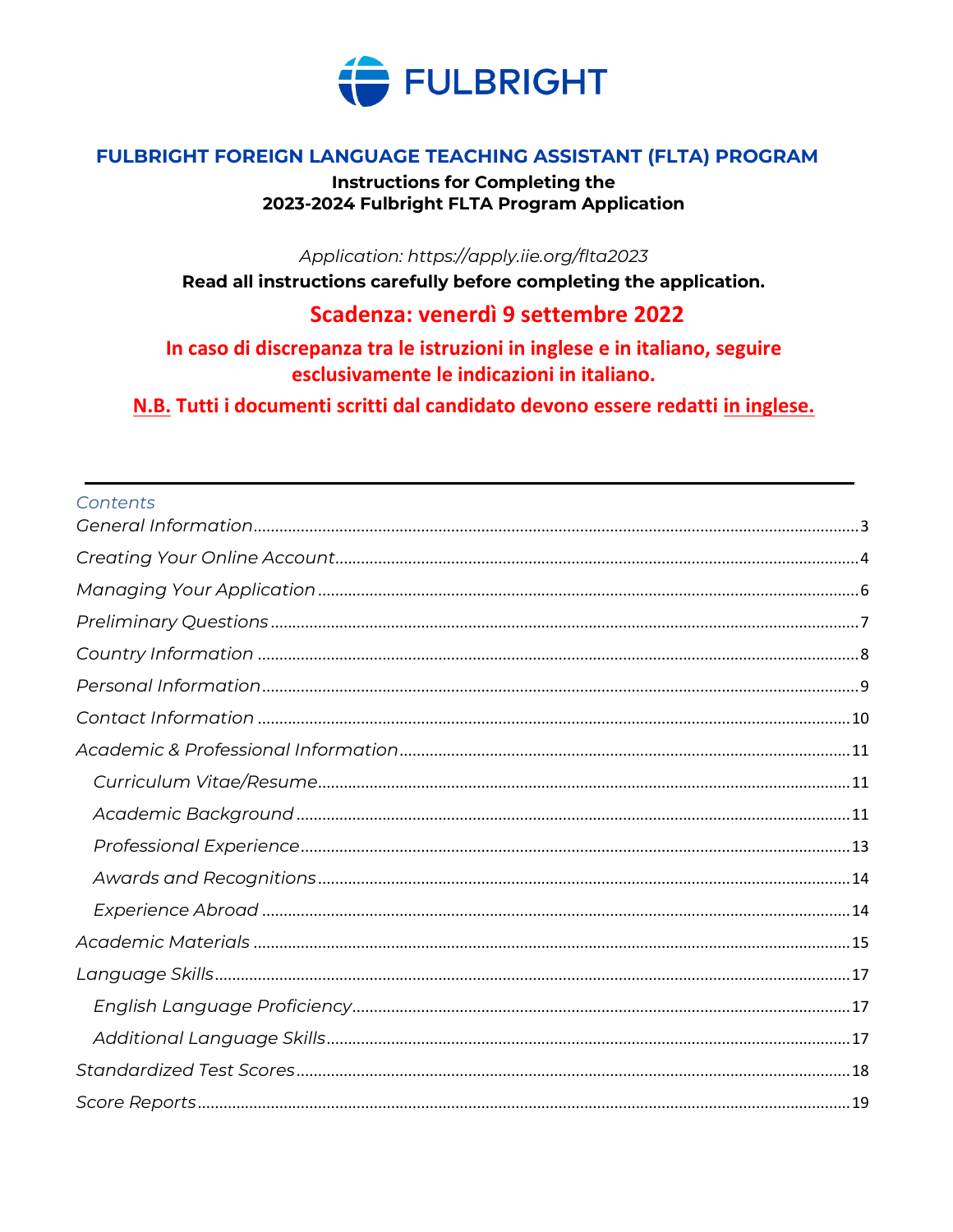| Country-Specific Materials/Supplemental Materials/Additional Documentation22 |
|------------------------------------------------------------------------------|
|                                                                              |
|                                                                              |
|                                                                              |
|                                                                              |
|                                                                              |
|                                                                              |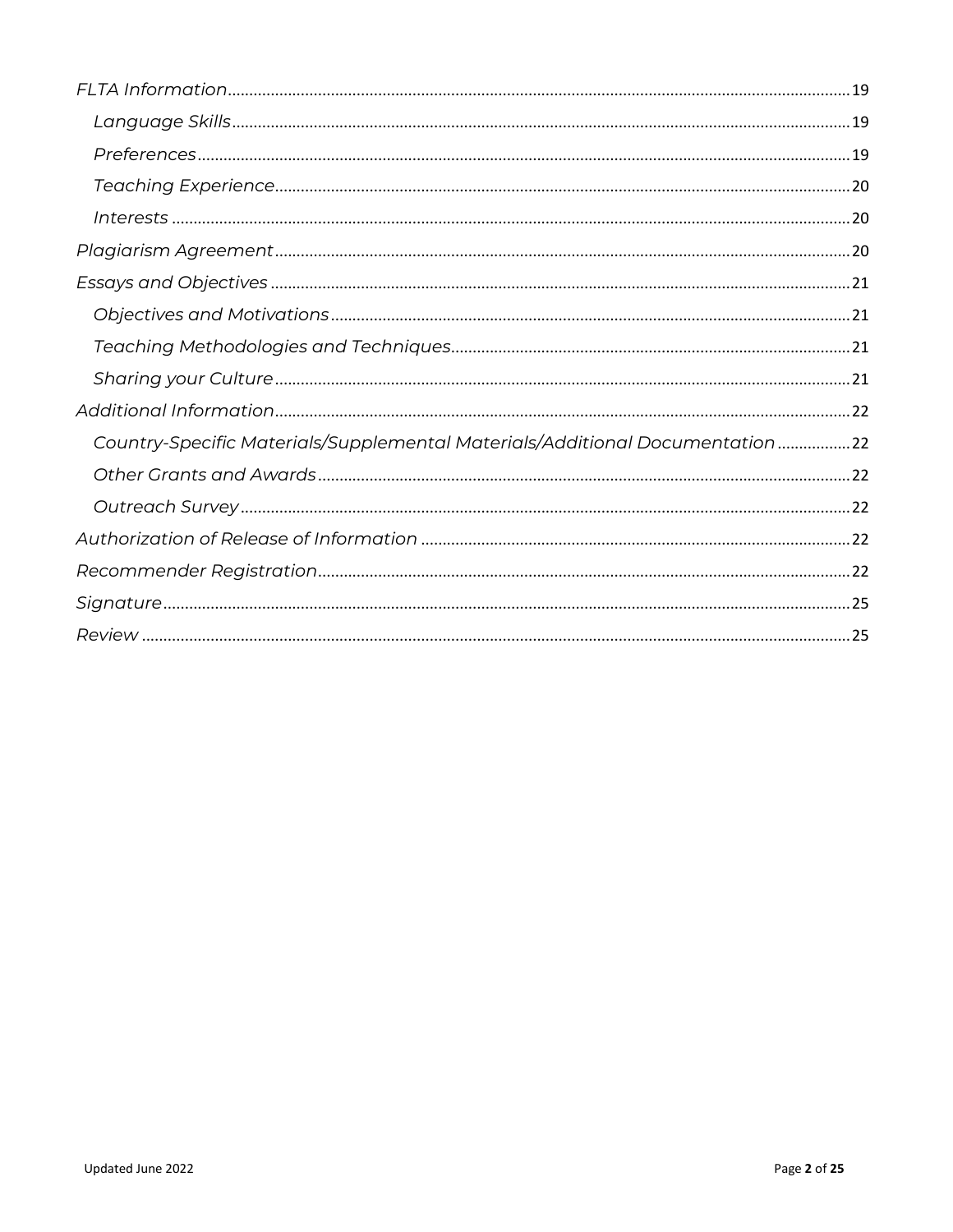# <span id="page-2-0"></span>**General Information**

*The application is supported by all modern browsers. We highly recommend that you use a current version of [Google Chrome,](https://www.google.com/chrome/) which supports Windows, Mac, and Linux platforms.*

*Prior to starting an application, please complete the following steps:*

#### **Step 1: Learn requirements for submitting an application**

*Before you begin an application, contact the Fulbright Program Office in the country from which you are applying. Deadline dates and application requirements for a Fulbright grant*  will vary from country to country. You must make sure you are eligible to apply. Additional *information and a list of participating countries can be found here: [https://foreign.fulbrightonline.org/.](https://foreign.fulbrightonline.org/)*

È importante **verificare sul bando di concorso i requisiti di partecipazione e i criteri di esclusione.** Se si rispettano i requisiti e non si rientra nei criteri di esclusione, si può procedere autonomamente con la compilazione dell*'Application* selezionando *Yes* alla domanda *Have you reviewed and do you meet all program eligibility requirements for the country through which you are applying?\**, **senza contattare la Commissione**.

#### **Step 2: Record username and password in a safe place**

*Your email address is your username. When you create an account for this online application, record your password in a secure place. You can log in and out of the application as frequently as you like using your username and password. If necessary, you can reset your password by clicking the "Forgot Your Password" link on the log-in page.* 

#### **Step 3: Complete the application**

*You do not need to complete this application at one time. You can re-enter at any time to edit your application. However, once you SUBMIT your application, you CANNOT make changes to it.*

*To complete your application correctly, please answer all questions completely and carefully. Review these additional tips:*

- *Use upper and lower-case letters (e.g. John Smith). Avoid using all capital letters (e.g. JOHN SMITH). Do not use special characters, such as accent marks.*
- *You can copy and paste information into all text boxes.*
- *Limit your responses to the space provided in all text boxes.*
- *Prepare required documents and save them in PDF format. It is highly recommended that to preserve any formatting and special characters in your documents, you upload them in PDF format.*
- *Some questions are "required." They are marked with an asterisk (\*). You will not be able to submit your application until all required items are complete.*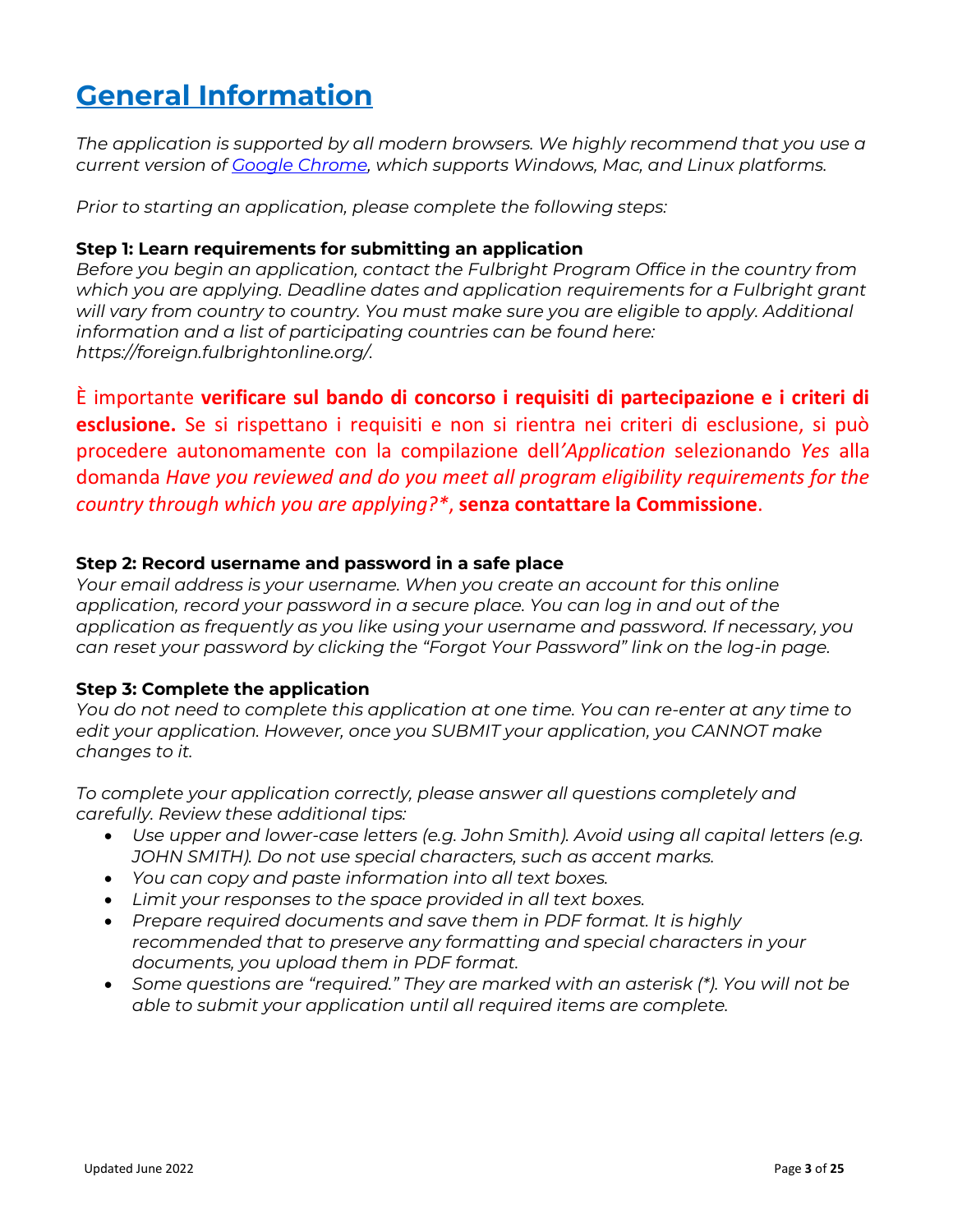#### **Step 4: Submit the application**

*Once you have entered all required information, including recommenders, review your application for errors. If all information is correct, submit your application. Once you submit you CANNOT make changes to your application.* 

### <span id="page-3-0"></span>**Creating Your Online Account**

- *1. To start, click Create an account.*
- *2. Enter your email address, first name, last name, and select your date of birth (Month-Date-Year) from the drop-down menus.* **Your name must be entered exactly the way it appears (or will appear) on your passport.**

| <b>Register</b>                                                           |   |  |  |
|---------------------------------------------------------------------------|---|--|--|
| To register for an account, please enter the information requested below. |   |  |  |
| <b>Email Address</b>                                                      |   |  |  |
| <b>First Name</b>                                                         |   |  |  |
| Last Name                                                                 |   |  |  |
| <b>Birthdate</b>                                                          | v |  |  |
|                                                                           |   |  |  |
| Continue                                                                  |   |  |  |
|                                                                           |   |  |  |

**Note***: Use an email address that you will be able to access for at least two years after submitting your application. This is the email address you will use to log in to your application account. We recommend you do NOT use a work email address if you will not have access to it during your grant in the U.S.* 

- *3. Click Continue. You will receive an email from [apply@iie.org](mailto:apply@iie.org) confirming that you have started the application. The email will include a temporary PIN. Follow the instructions in the email to activate your account using the temporary PIN.*
- *4. You will be prompted to enter your pin and then create a password to complete login.*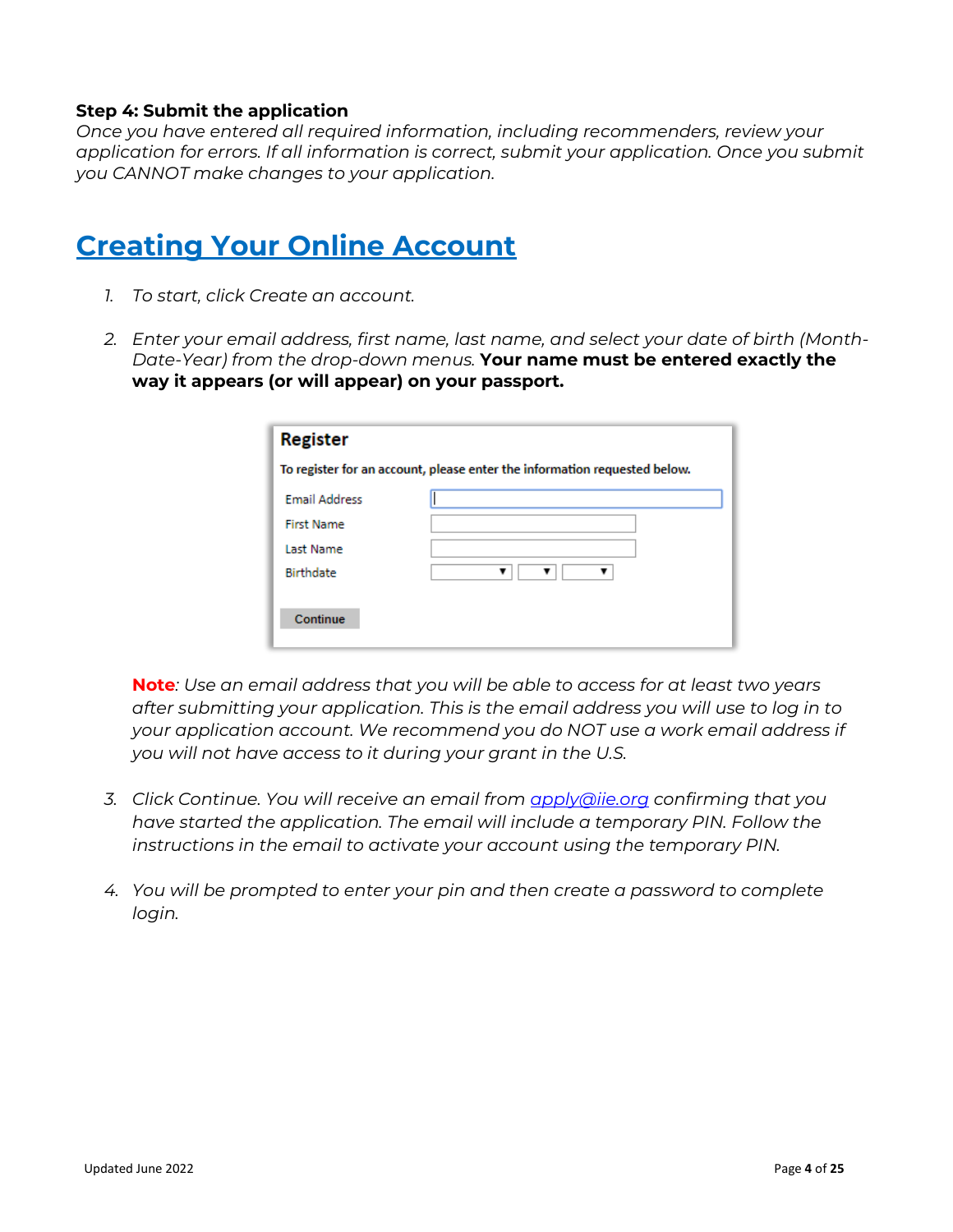| Login                |                                                                                                                                                      |
|----------------------|------------------------------------------------------------------------------------------------------------------------------------------------------|
|                      | A temporary PIN has been sent to your email address. If you do not receive this message in the next few minutes, please check your junk mail folder. |
| Email                |                                                                                                                                                      |
| Account              |                                                                                                                                                      |
| <b>Temporary PIN</b> |                                                                                                                                                      |
| Birthdate            | $\checkmark$<br>$\checkmark$<br>$\checkmark$                                                                                                         |
| Login                |                                                                                                                                                      |

| <b>Set Password</b>                  |                                                                                                                                            |
|--------------------------------------|--------------------------------------------------------------------------------------------------------------------------------------------|
|                                      | To protect the security of your account, please specify a new password. The password must meet complexity requirements.                    |
| New Password<br>New Password (again) | X At least one letter<br>X At least one capital letter<br>X At least one number<br>Se at least 12 characters<br>X New passwords must match |
| <b>Set Password</b>                  |                                                                                                                                            |

*5. Returning users: Click Log in and enter your email address and password. If you do not remember your password, click Forgot your password? and follow the resulting instructions.*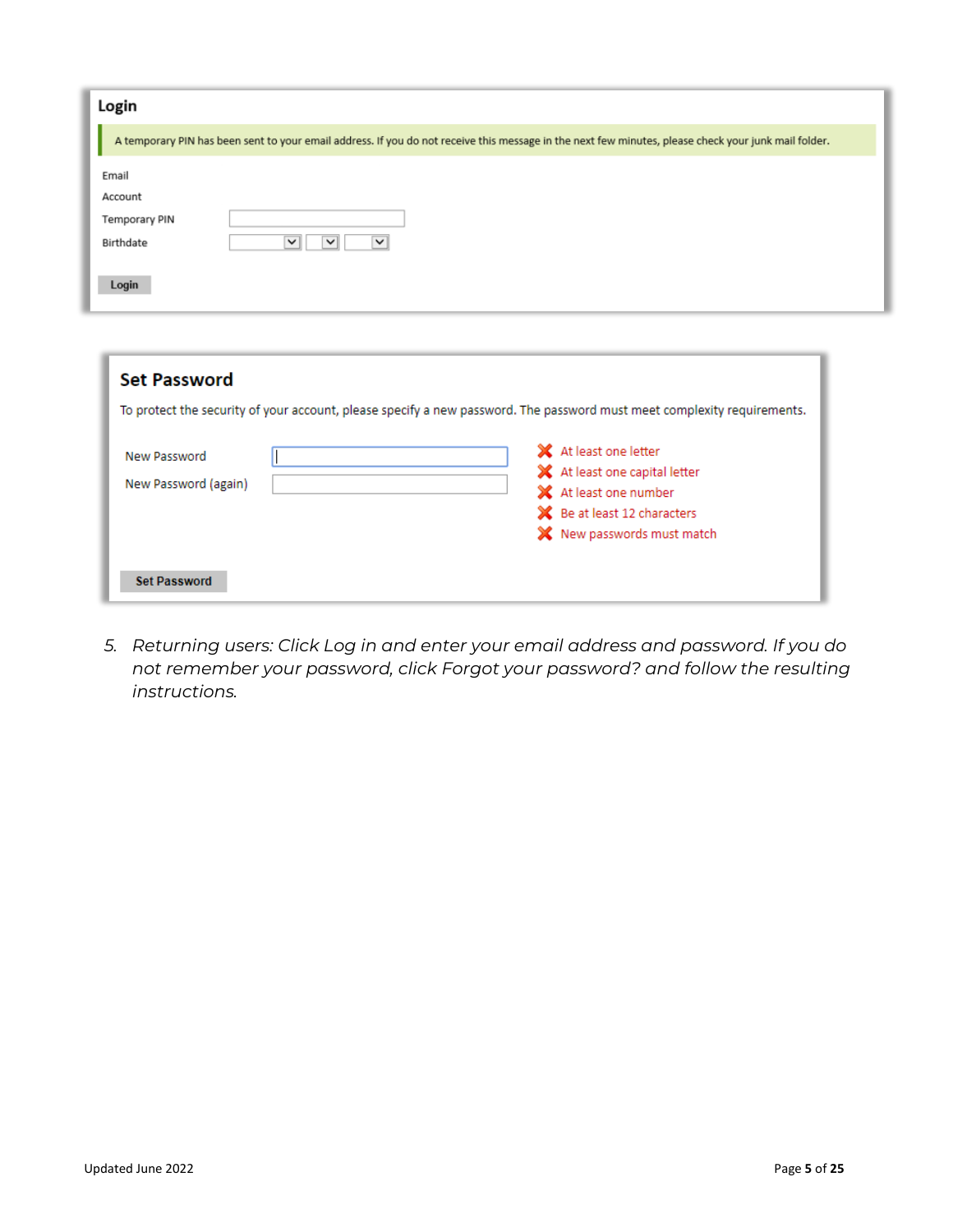# <span id="page-5-0"></span>**Managing Your Application**

#### **EDITING YOUR APPLICATION PRIOR TO SUBMISSION**

- 1. *You may log in at any time to review and edit your application form, upload documents, and enter recommender information.*
- 2. *Remember to save your application after completing each page by pressing the Continue button at the bottom of each page.*

**Note:** *The application will automatically log you out after 60 minutes of inactivity, so it is best to save your application frequently.*

# **PRESTARE PARTICOLARE ATTENZIONE AI DUE SEGUENTI PARAGRAFI:**

#### **REVIEWING YOUR APPLICATION AFTER SUBMISSION**

- 1. *After you SUBMIT your application, you CANNOT make any changes.*
- 2. *You may continue to log in to your account to view the information you have submitted, save a PDF of your application form, and manage your recommenders.*
- 3. *You can manage your recommenders by clicking on the Recommendations section of the online application.*

#### **LETTERS OF RECOMMENDATION**

- 1. *Letters of recommendation will be submitted directly to Fulbright by the recommenders you registered via your application.*
- 2. *Letters of recommendation and language evaluations may be submitted before or after you submit the application.*
- 3. *If your recommender is unavailable, you will have the option to exclude the recommender and add an alternative after you submit the application.*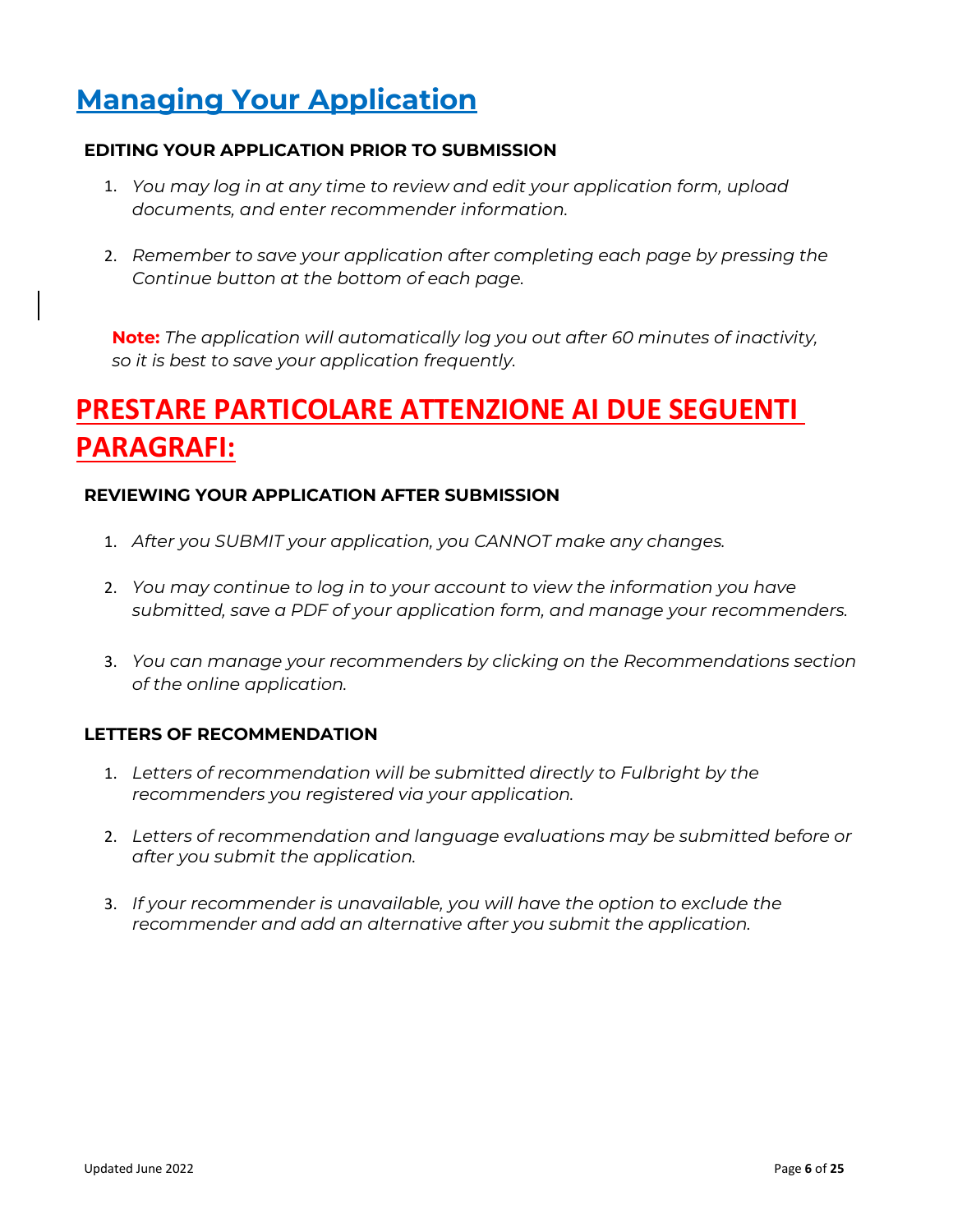# <span id="page-6-0"></span>**Preliminary Questions**

*These questions address essential program eligibility. All questions are required.* 

| <b>Preliminary Questions</b>                                                                                                                                                                                     |
|------------------------------------------------------------------------------------------------------------------------------------------------------------------------------------------------------------------|
| Through which program country are you applying?*<br>v                                                                                                                                                            |
| If you don't see your country listed above, this means there are no current FLTA Opportunities for your country. For more<br>information, please visit https://foreign.fulbrightonline.org/about/fulbright-fita. |
| To which academic year are you applying?*<br>◡                                                                                                                                                                   |
| Academic year 2023-2024 typically corresponds to initial grant periods between August/September 2023 and May/June 2024;<br>grant dates and grant lengths will vary by program.                                   |
| Do you hold or are you applying for:*                                                                                                                                                                            |
| 1. U.S. citizenship; or<br>2. Dual citizenship with the U.S.; or<br>3. U.S. permanent residency?                                                                                                                 |
| ◡                                                                                                                                                                                                                |
| Have you applied for the diversity visa lottery or have a diversity visa lottery application pending? *<br>$\check{ }$                                                                                           |
| Have you reviewed and do you meet all program eligibility requirements for the country through which you are applying?*<br>◡                                                                                     |
|                                                                                                                                                                                                                  |

- 1. Select the country through which you are applying for the Fulbright grant from *the dropdown menu.* **Italy**
- *2. Select the appropriate program year from the dropdown menu.* **2023-2024**
- *3. U.S. Citizenship, Dual Citizenship with the U.S. or Permanent Residency: select 'Yes' or 'No' to indicate your response.* 
	- a. *Applicants cannot be U.S. citizens or permanent residents of the U.S. to participate in the Fulbright Foreign Language Teaching Assistant Program. Applicants who select 'Yes' will not be able to view the application.*
- 4. *Select 'Yes' or 'No' to indicate where you have applied for the diversity visa lottery or have a diversity visa lottery application pending?*
	- a. *Applicants who select 'Yes' must indicate in the provided text box details regarding their diversity visa lottery application. Applicants should state when the application was submitted, the type of application submitted, the purpose of the application and the application's current status.*

Updated June 2022 Page **7** of **25**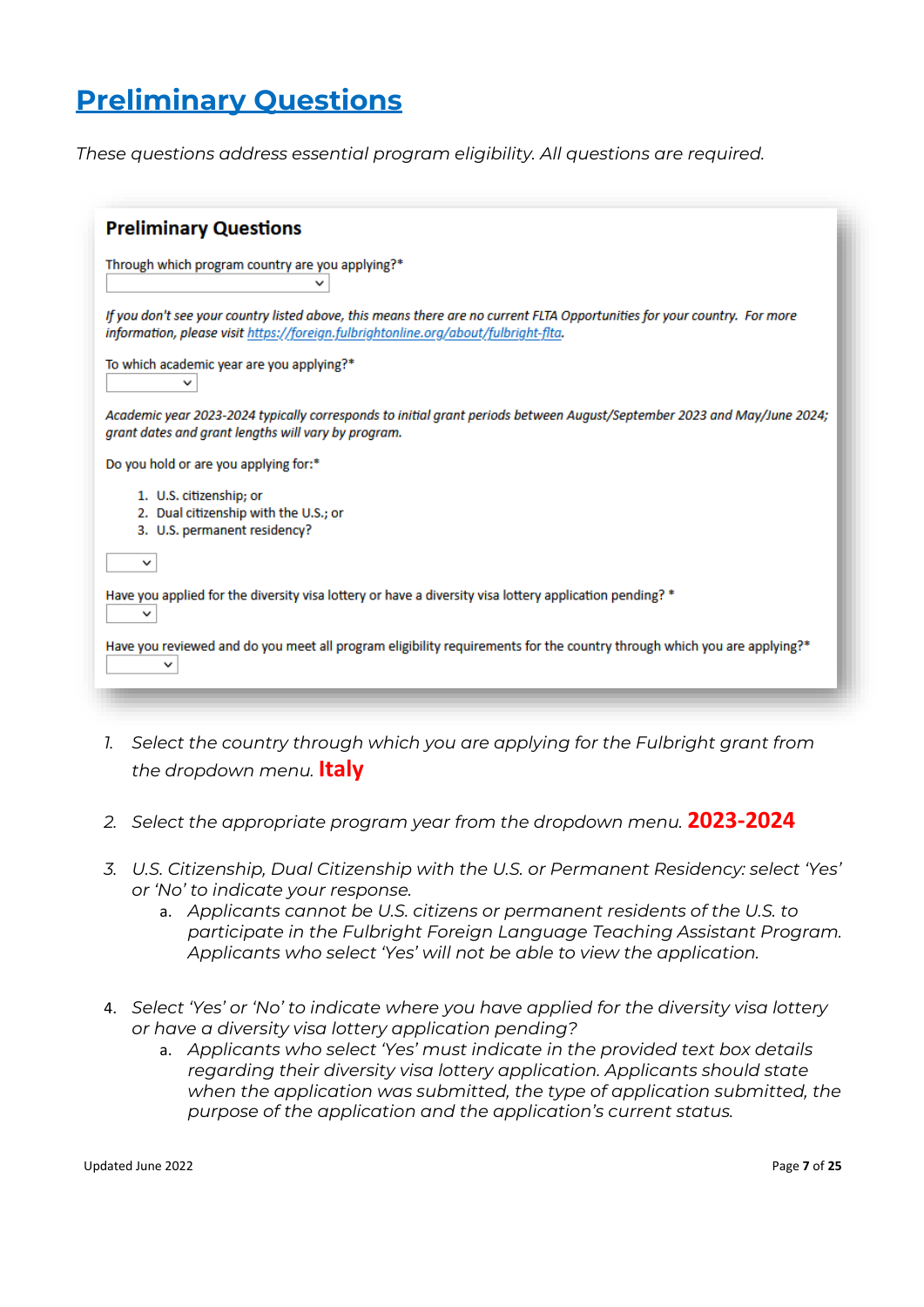- *5. Select 'Yes', 'No', or 'unsure' to indicate if you are aware and meet all program eligibility requirements.*
	- a. *Please review the program eligibility requirements for the country through which you are applying before proceeding.*
- 6. *Carefully review the provided IIE Data Privacy Consent information. Indicate your acceptance of the data privacy terms by selecting 'Yes' or 'No'.*
	- a. *You will not be able to submit your application without indicating your agreement to the Data Privacy terms.*

#### **Selezionare YES: è obbligatorio dare il proprio consenso, altrimenti non sarà possibile continuare e partecipare al concorso.**

- *7. Select 'Yes' or 'No' to indicate if you meet all employment eligibility requirements.*
	- a. *Applicants or applicants' immediate family cannot have been employed by the stated organizations and/or agencies within the year prior to application.*
	- b. *If you select 'Yes', please provide details of employment or association.*
- 8. *Select 'Yes' or 'No' to indicate if you will waive your right to review the information contained in evaluations submitted by recommenders.*

#### **Al candidato viene lasciata libertà di scelta ma è consigliabile selezionare Yes per consentire alle università che esamineranno i profili dei finalisti di acquisire maggiori informazioni**

<span id="page-7-0"></span>*9. Click Continue to save your responses and advance to the next section.* 

## **Country Information**

- 1. *Review all information in this section!*
- 2. *Note any country-specific instructions for completing the rest of the application, including:* 
	- a. *Country Website*
	- b. *Application Instructions*
	- c. *Deadline information*
	- d. *Supporting materials*
- 3. *Click Continue to proceed to the next section.*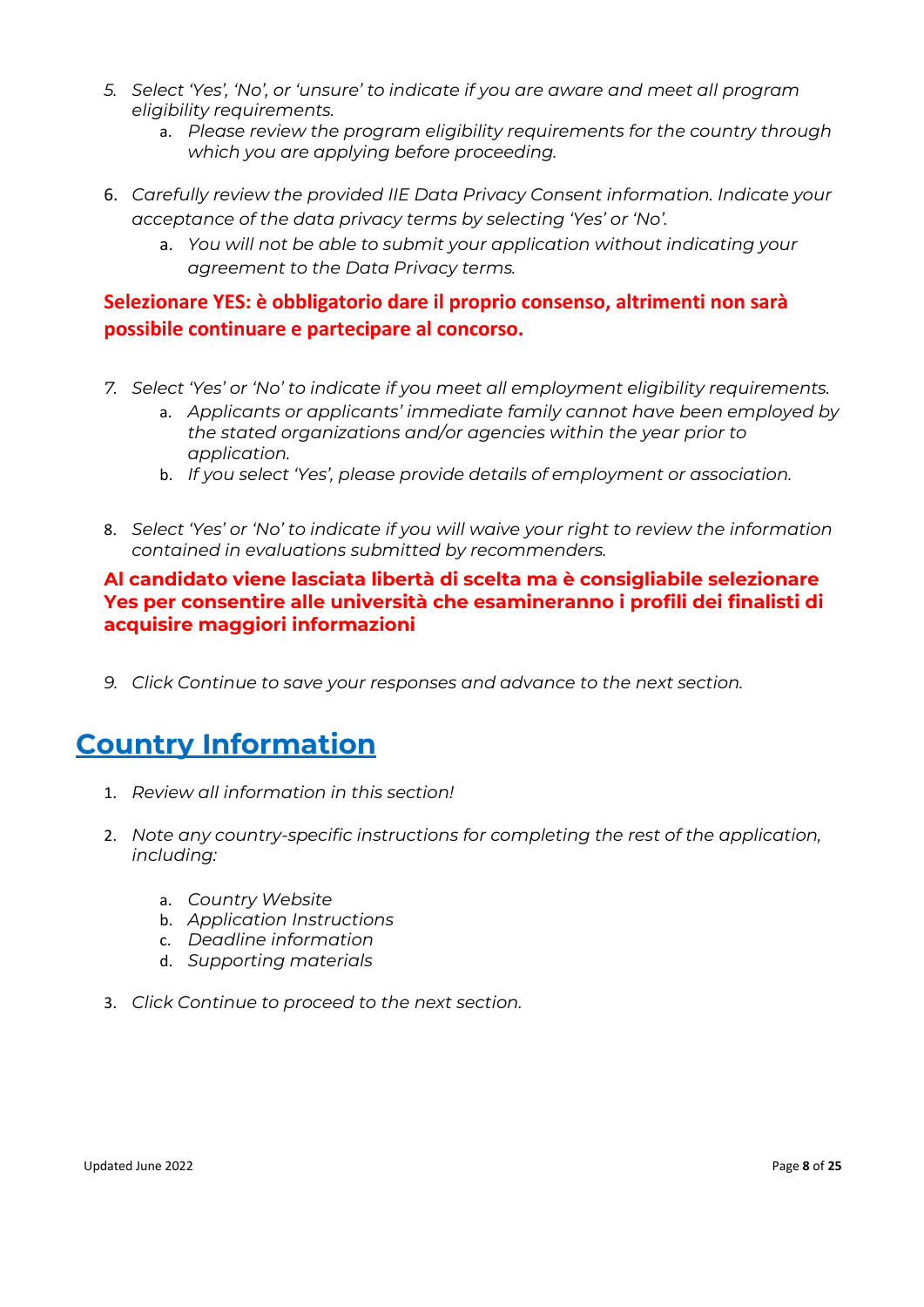## <span id="page-8-0"></span>**Personal Information**

*Enter all required biographical information. Please review country-specific guidance (provided in the Country Information section of the application) to determine whether you must provide additional information.* 

- 1. *Enter your name exactly as it appears on your passport. Only enter a preferred name if it is DIFFERENT than your legal name (e.g. Alex instead of Alexander).*
- 2. *If your name is recorded differently on any previous records, list it in the Name on Previous Records section (e.g. maiden name).*
- 3. *The birthdate that you used to create your account will automatically appear. If you entered this date incorrectly during your account creation, you may correct it now.*
- 4. *Enter your city of birth and select country of birth, sex (as it appears or will appear on your passport or travel document), preferred gender identity, and marital status from the dropdown menus provided.*
- 5. *Enter number of dependents. Please review the FLTA Program's policy on J-2 visa sponsorship for dependents: select 'Yes' or 'No' to indicate your response.*
- 6. *Please indicate any limitations you may have that require accommodations. The Fulbright Program complies with the Americans with Disabilities Act (the "ADA") and is committed to diversity and inclusion. This information is gathered for statistical purposes and to ensure appropriate accommodation at a prospective host institution.*
- 7. *Select your country of citizenship and country of residence from the dropdown menus provided. To select indicate additional countries of citizenship, hold down the CTRL (PC) or Command (Mac) button when selecting options.*
- 8. *If applicable, enter your national identification number and any additional countries in which you hold citizenship.* **\* Codice fiscale (facoltativo)**
- 9. *Click Continue to save your responses and advance to the next section.*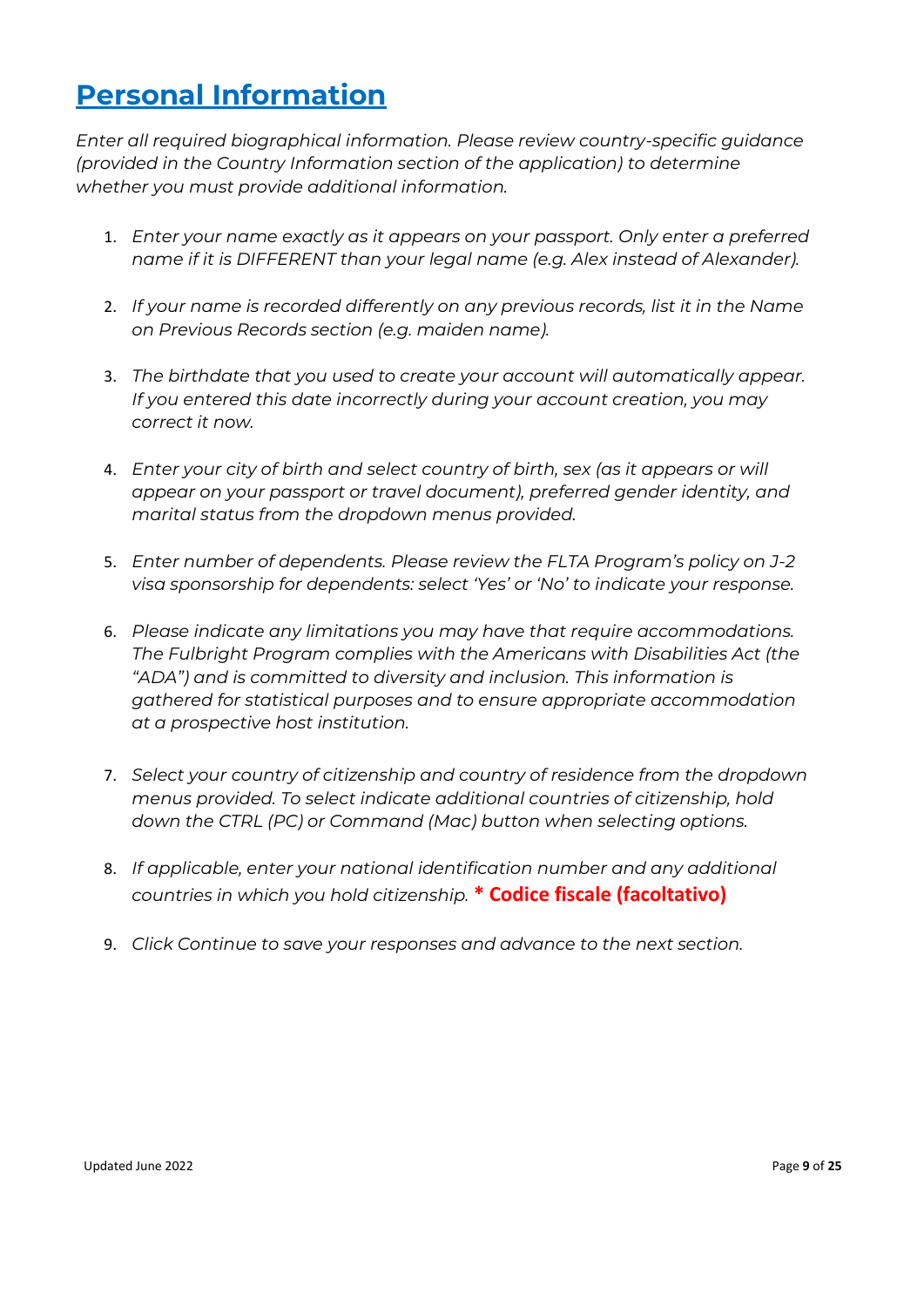# <span id="page-9-0"></span>**Contact Information**

*Enter all required contact information. Please review country-specific guidance to determine whether you must provide additional information*

- 1. *Select the country where you live from the dropdown list first when entering your permanent address (i.e., physical address where you live).*
	- a. *Based on your country selection, the subsequent fields will change to match the address format of that country.*
	- b. *Complete the remaining address fields. Do not use accents or special characters.*
- 2. *Select 'Yes' or 'No' to indicate if your current mailing address (i.e., the address where you receive mail) is the same as the permanent address you entered above. They do not have to be the same.* 
	- a. *If you answer 'no,' then a second address section will appear where you may enter your mailing address information.*
	- b. *If you answer 'Yes' to this question, proceed immediately to the next question.*
- 3. *Enter your contact numbers as appropriate. Include the country code. If the field turns red, please review the numbers that you have entered to look for any errors.* 
	- a. *To find the correct country code, click on the blue 'country code' link*
- 4. *The email address used to create your account will appear in the primary email address field and will not be editable. You may provide an Alternate/Secondary Email that can be used to contact you if Fulbright Program Officers cannot reach you via your primary email address.*

**Note:** *All system-generated emails will continue to go to your primary email address.*

- 5. *Enter your home country emergency contract information. The individual(s) you*  list may be contacted in the event of an emergency while you are participating in *grant activities, including any required travel for interviews in your home country.*
- 6. *Entering emergency contact information in the United States is not required. If you have emergency contact(s) in the United States at this time, please enter the appropriate information.*
- 7. *Click Continue to save your responses and advance to the next section.*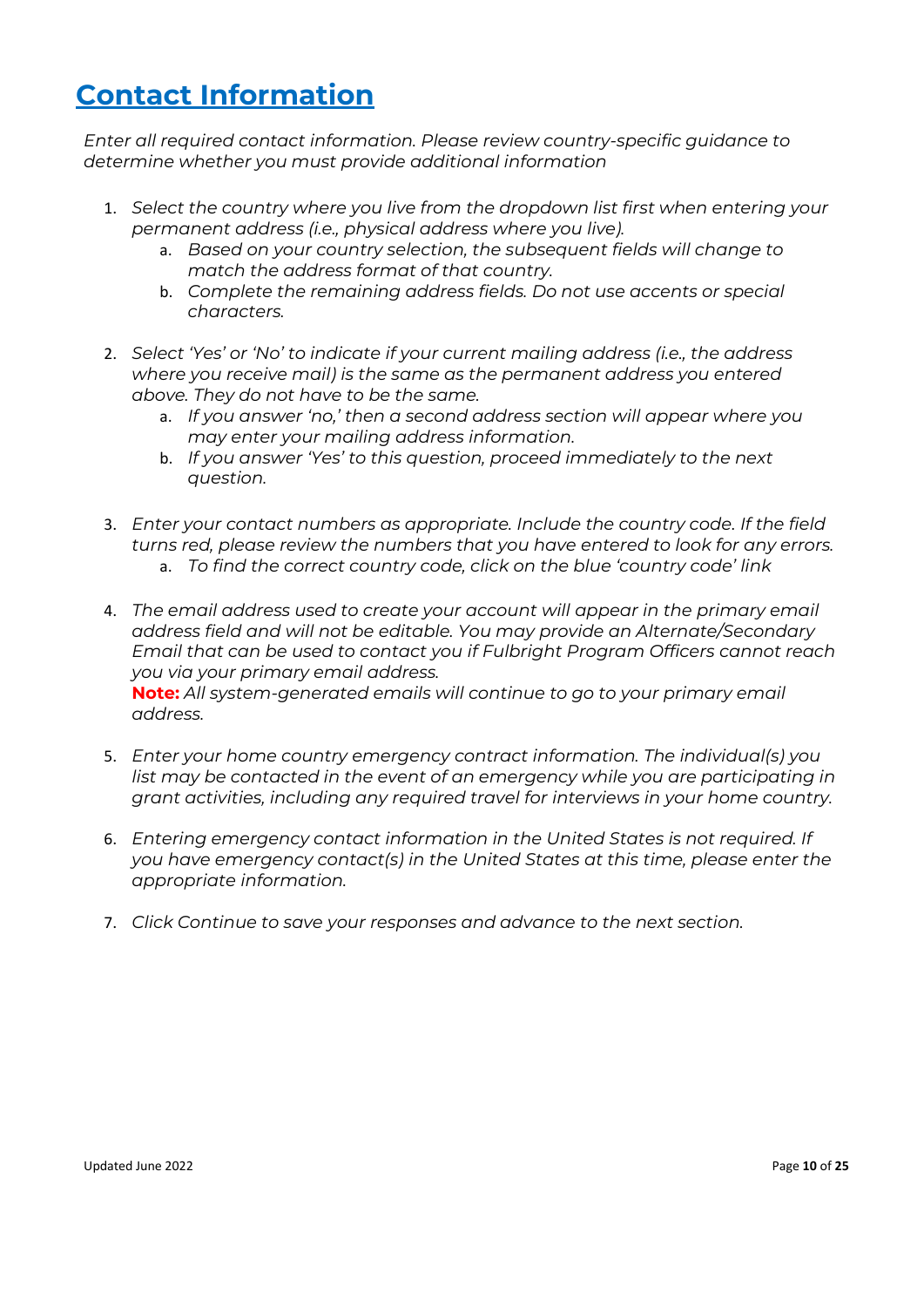# <span id="page-10-0"></span>**Academic & Professional Information**

*This section collects information about your academic and professional background, including your curriculum vitae/resumé, academic degrees, professional experience, awards and recognitions, and experience abroad.*

<span id="page-10-1"></span>*Prepare and upload documents in PDF format as required (\*). Note any page limits and ensure your documents do not exceed page limits.* 

### **Curriculum Vitae/Resume**

1. *Upload your curriculum vitae/resumé in PDF format that does not exceed four (4) pages.* 

**Note:** *If your file exceeds 4 pages, an error message will appear on the Review page and will prevent submission of your application.* 

- a. *Click Browse*
- b. *Locate and select the file that you previously saved to your computer*
- *c. Click Open*
- *d. Click Upload to complete the file upload*

| <b>Curriculum</b><br><b>Vitae/Resume</b> | Please upload a document that does not exceed four<br>(4) pages. | Browse No file selected. |  |
|------------------------------------------|------------------------------------------------------------------|--------------------------|--|
|                                          |                                                                  |                          |  |

<span id="page-10-2"></span>**Il Curriculum Vitae di tipo professionale deve essere redatto in inglese secondo il modello statunitense [\(disponibile qui\)](https://www.google.com/imgres?imgurl=http://i.imgur.com/t5w7MLC.jpg&imgrefurl=https://forum.thegradcafe.com/topic/59906-please-critique-my-cv-for-graduate-admission-application/&tbnid=9PkGcM0fFjMopM&vet=1&docid=bt2EJ9fe5wnbLM&w=1275&h=1651&q=Cv+for+master+application&source=sh/x/im). NONè accettato il formato europeo.**

### **Academic Background**

**Per la Laurea Triennale selezionare BA dal menu a tendina. Per la LS/LM selezionare MA. Per i Master (I o II livello) selezionare Master's, Not Specified. N.B. Non includere il titolo di scuola secondaria superiore.**

- 2. *List all post-secondary educational institutions you have attended for creditbearing coursework, in reverse chronological order, including any in which you might be presently enrolled. Do not include any short-term certificate programs. Short-term certificate programs should be noted on your CV/Resume.*
	- a. *Click Add New Academic Background*
	- b. *Type in the name of the institution*
	- c. *Choose the level of study (graduate or undergraduate) from the dropdown menu*
- Updated June 2021 The DU<sub>P</sub> of *25*<br>
Updated June 2021 The Du<sub>P</sub> of *25* d. *Select the country where the institution is located from the dropdown* 
	- e. *Enter the appropriate city and region/state*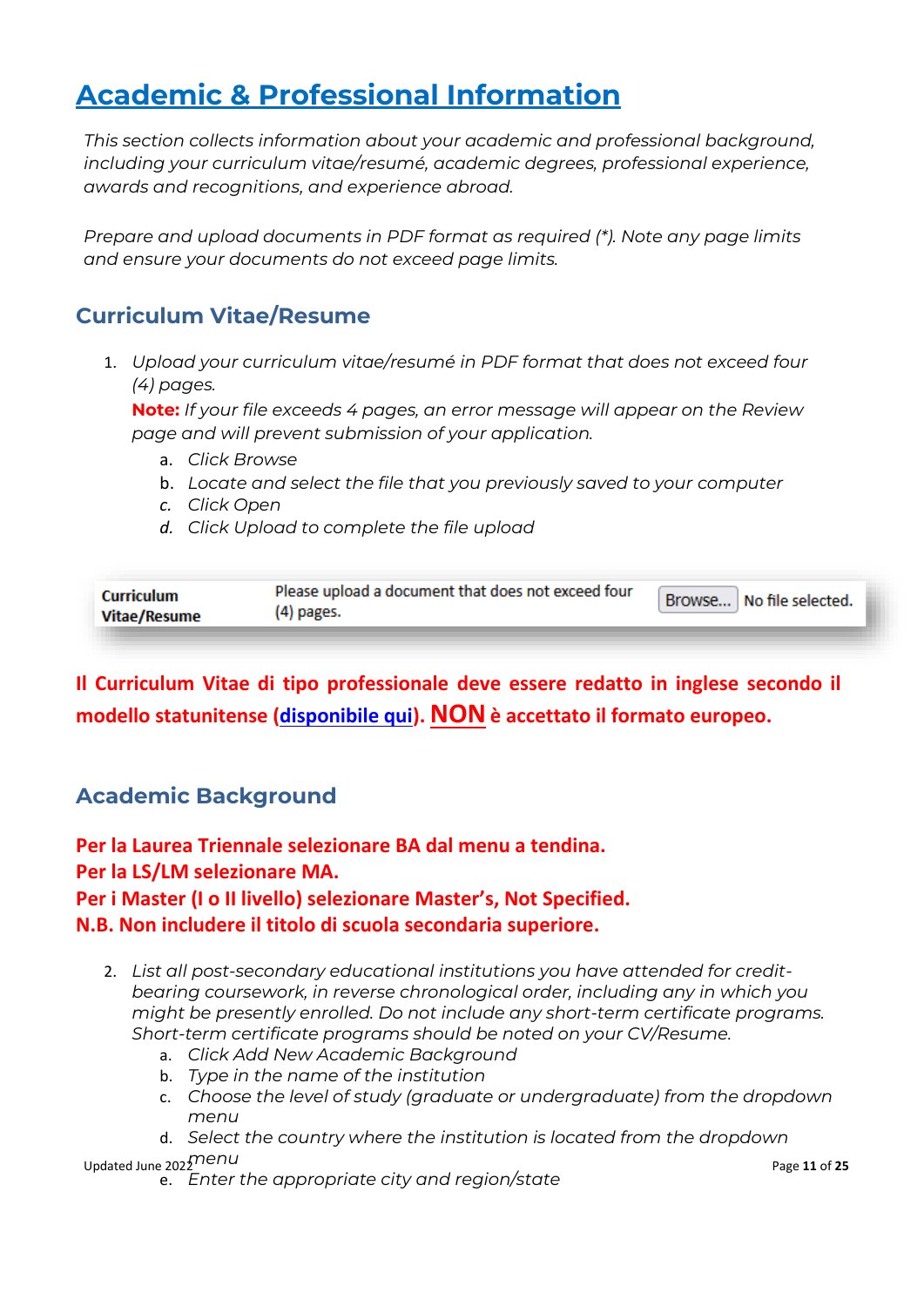- f. *Provide the website of the institution (optional)*
- g. *Select the U.S. equivalent of the degree or diploma earned (e.g., BA – bachelor's degree)*
- h. *If relevant, provide the actual name of the degree or diploma (e.g., license)* **Specificare in italiano il titolo conseguito (es. Laurea Triennale in Lingue e Letterature, ecc.)**
- i. *Enter the discipline in which this degree or diploma was earned*
- j. *Indicate the Actual/Local Name of the Degree or Diploma*
- k. *Note your final or current cumulative GPA (grade point average)*
- l. *Note the highest possible GPA at the academic institution*
- m. Select the month and year of start and end dates (Month Year format) *that you attended this institution*
	- *If a degree is in progress, list expected end date of academic program*
- n. *Select the date (Month-Year format) that you received your degree from this institution*
- *If a degree is in progress, list expected date of conferral in this field* o. *Click Save.*

| Institution*                                                  |                                                                                                      |
|---------------------------------------------------------------|------------------------------------------------------------------------------------------------------|
| Level of Study*                                               | v                                                                                                    |
| Institution Location (all<br>address fields are<br>required)* |                                                                                                      |
| Country                                                       | Linited States<br>v                                                                                  |
| City                                                          |                                                                                                      |
| State                                                         | Select State<br>$\check{}$                                                                           |
| Website                                                       |                                                                                                      |
| Name of Diploma or<br>Degree Equivalent*                      | w                                                                                                    |
| Discipline/Subject*                                           |                                                                                                      |
| Actual/Local Name of<br>Degree or Diploma*                    |                                                                                                      |
| Final or current<br>cumulative GPA (grade<br>point average)*  |                                                                                                      |
| Highest Possible GPA of<br>Academic Institution*              |                                                                                                      |
| Enrolled From*                                                |                                                                                                      |
| Enrolled To*                                                  |                                                                                                      |
|                                                               | If a degree is in progress, list expected date of conferral for Date Degree Received.                |
|                                                               | If your course does not result in a degree list the end date of the course for Date Degree Received. |
| Date Degree Received*                                         | $\overline{\phantom{a}}$                                                                             |

3. *To add additional entries for post-secondary educational institutions, click Add Institution and follow the bulleted instructions above.*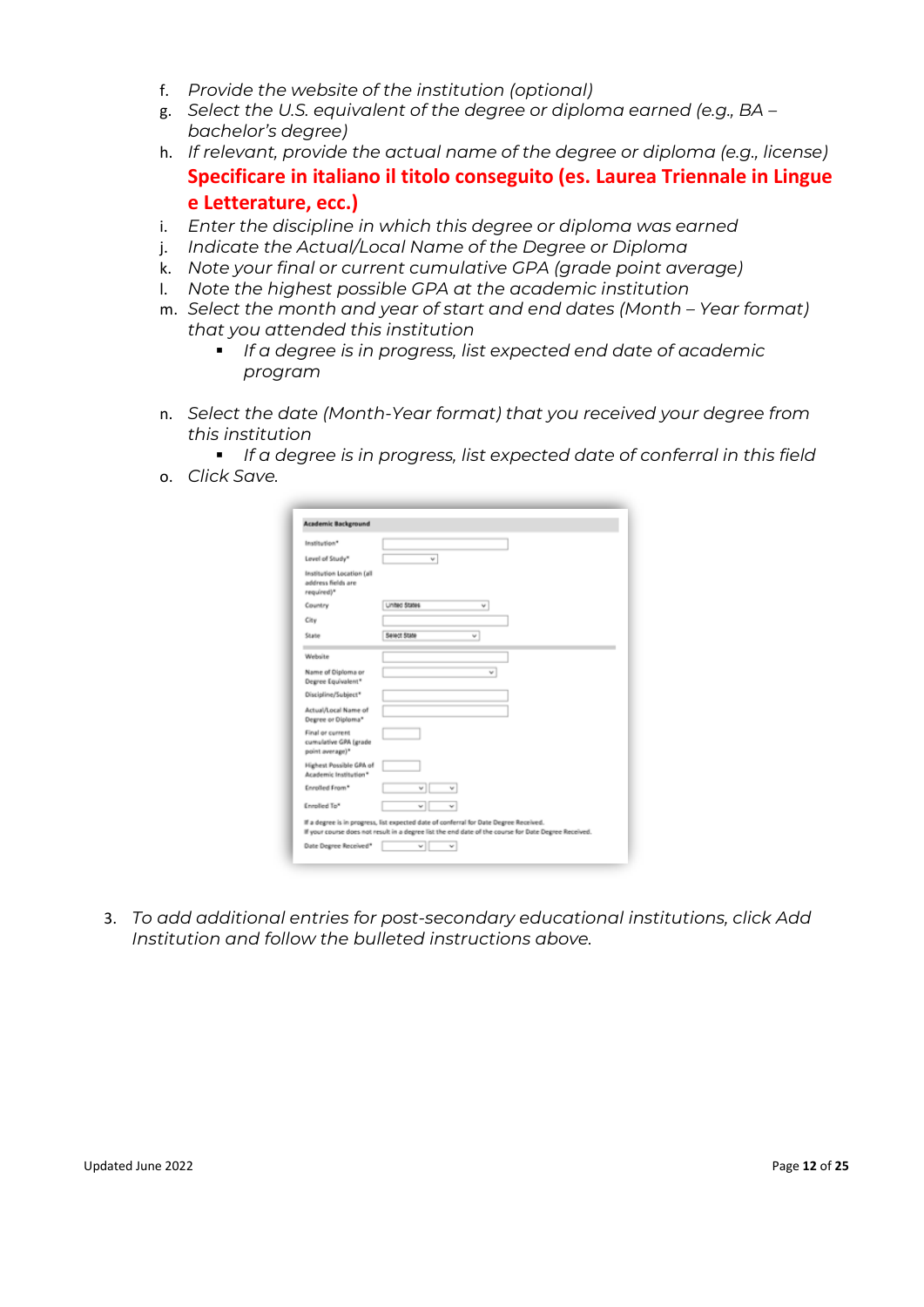### <span id="page-12-0"></span>**Professional Experience**

- 4. *List your current professional affiliation or employer and any relevant previous professional experience by clicking Add New Professional Experience under Professional Experience.*
	- a. *Choose the role which most closely corresponds to your current role and/or relevant previous professional work experience from the drop-down menu*
	- b. *Enter position title (e.g. Director, Coordinator, etc.) or type of work (e.g. accounting)*
	- c. *Enter the name of your employer*
	- d. *Enter the department name if applicable*
	- e. *Select the start and end dates for the position you entered (Month-Year format). If you are currently employed in this role, leave the End Date fields blank.*
	- f. *Select the country where your current place of employment is located from the dropdown menu. Enter in the street address, city, state/region, and post code as applicable*
	- g. *Click Save*

| Role*                            | v                                                                     |
|----------------------------------|-----------------------------------------------------------------------|
| Pasition Title / Type of<br>Work |                                                                       |
| Employer Name*                   |                                                                       |
| Department Name                  |                                                                       |
|                                  | If you are currently employed, please leave the End Date field blank. |
| Start Date *                     | v<br>v                                                                |
| <b>End Date</b>                  | v<br>v                                                                |
| <b>Employer Address</b>          |                                                                       |
| Country                          | United States<br>v                                                    |
| Street                           |                                                                       |
| City                             |                                                                       |
| State                            | Select State<br>v                                                     |
| Postal Code                      |                                                                       |

5. *If you have more than one current position and/or relevant previous professional experience, click Add Experience and follow the instructions above.*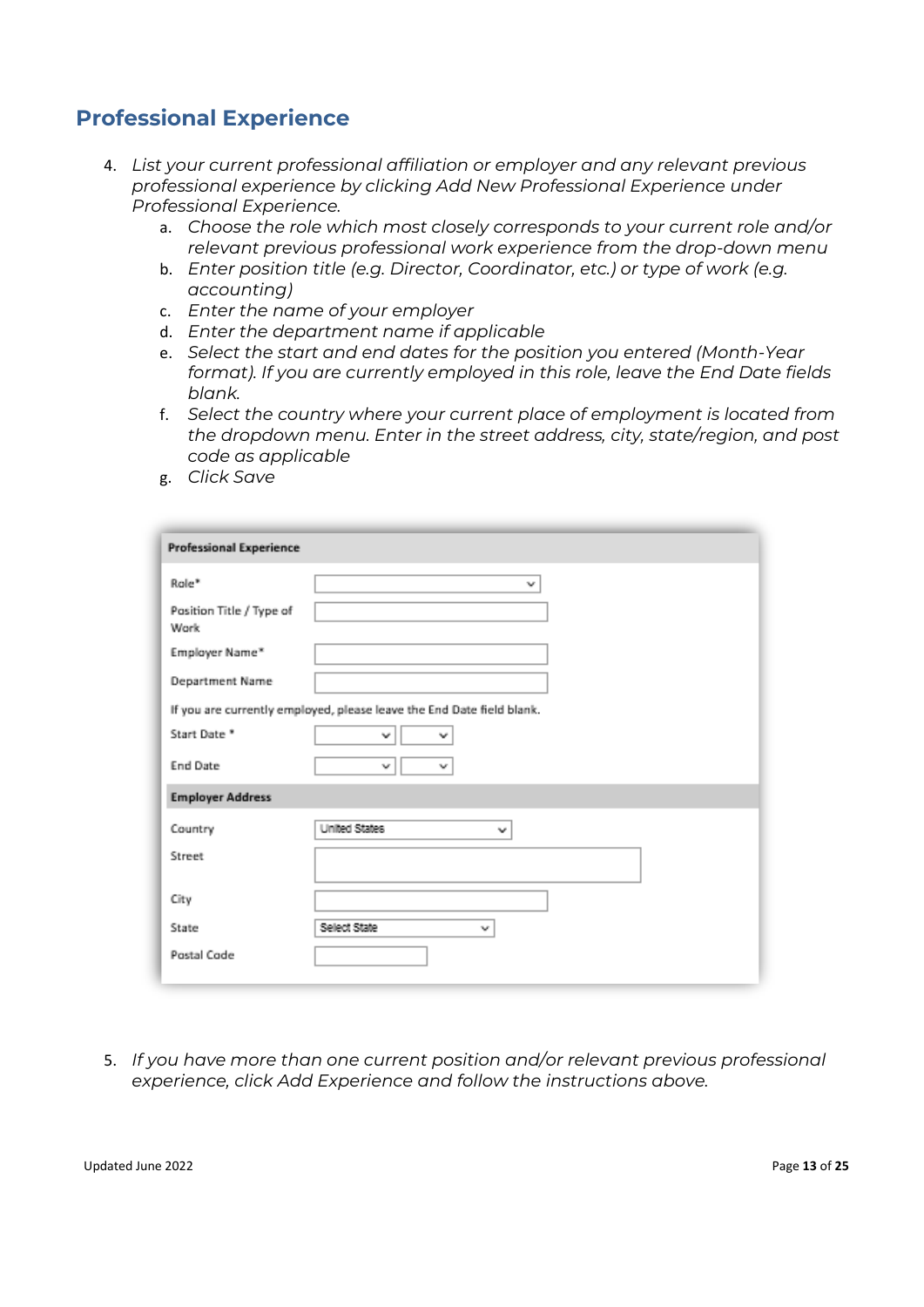### <span id="page-13-0"></span>**Awards and Recognitions**

- <span id="page-13-1"></span>6. *Enter a list of the following items into the text boxes provided (all text boxes have a 250-word limit). If you do not have anything to add, leave text boxes blank:*
	- a. *Any scholarships and/or fellowships you currently or previously received (include the source or sponsor, amount, where held and duration)*
	- b. *Any academic honors and prizes that you have received in the text box (include any titles and/or dates)*
	- c. *Any books, articles, and/or thesis published by you, particularly in your proposed field of study (include the title, place, and date of publication)*
	- d. *Any research you may have conducted or participated in*
	- e. *Any professional societies, fraternities or other organizations in which you now hold membership or in which you have been active in the past*

### **Experience Abroad**

- 7. *List any travel, study or residency you have had abroad (in any country other than your own) for more than one month from the last ten years. This can include time overseas for education, research, business, vacation, etc.* 
	- a. *Click Add New Experience Abroad*
	- b. *Select the country in which you spent your professional travel and/or residence abroad from the dropdown menu provided*
	- c. *Select the start and end dates (Month-Year format) of you travel/residency*
	- d. *Enter the purpose of your travel abroad*
	- e. *Click Save*

| <b>Experience Abroad</b>      |                                                                                         |
|-------------------------------|-----------------------------------------------------------------------------------------|
|                               | Please note: We are requesting a list of experience abroad only for the past ten years. |
| Country*                      | v                                                                                       |
| Start date: <sup>*</sup>      | $\checkmark$<br>v                                                                       |
| End date:*                    | v<br>v                                                                                  |
| Purpose of Travel<br>Abroad:* |                                                                                         |

- 8. *If you have more than one trip abroad to enter, click Add New again, and follow the bulleted instructions until all entries have been saved.*
- 9. *Select 'Yes' or 'No' to indicate if you have previously entered the United States on a J-1 or J-2 visa.*
	- a. *If 'Yes', you are required to select the J category of sponsorship from the list and upload a copy of your previous DS-2019.*

**Non caricare, inviare esclusivamente a [fulbright@fulbright.it.](mailto:fulbright@fulbright.it) Da presentare solo in caso di J-1 or J-2 Visa ottenuti negli ultimi 5 anni.**

Updated June 2022 **Page 14** of 25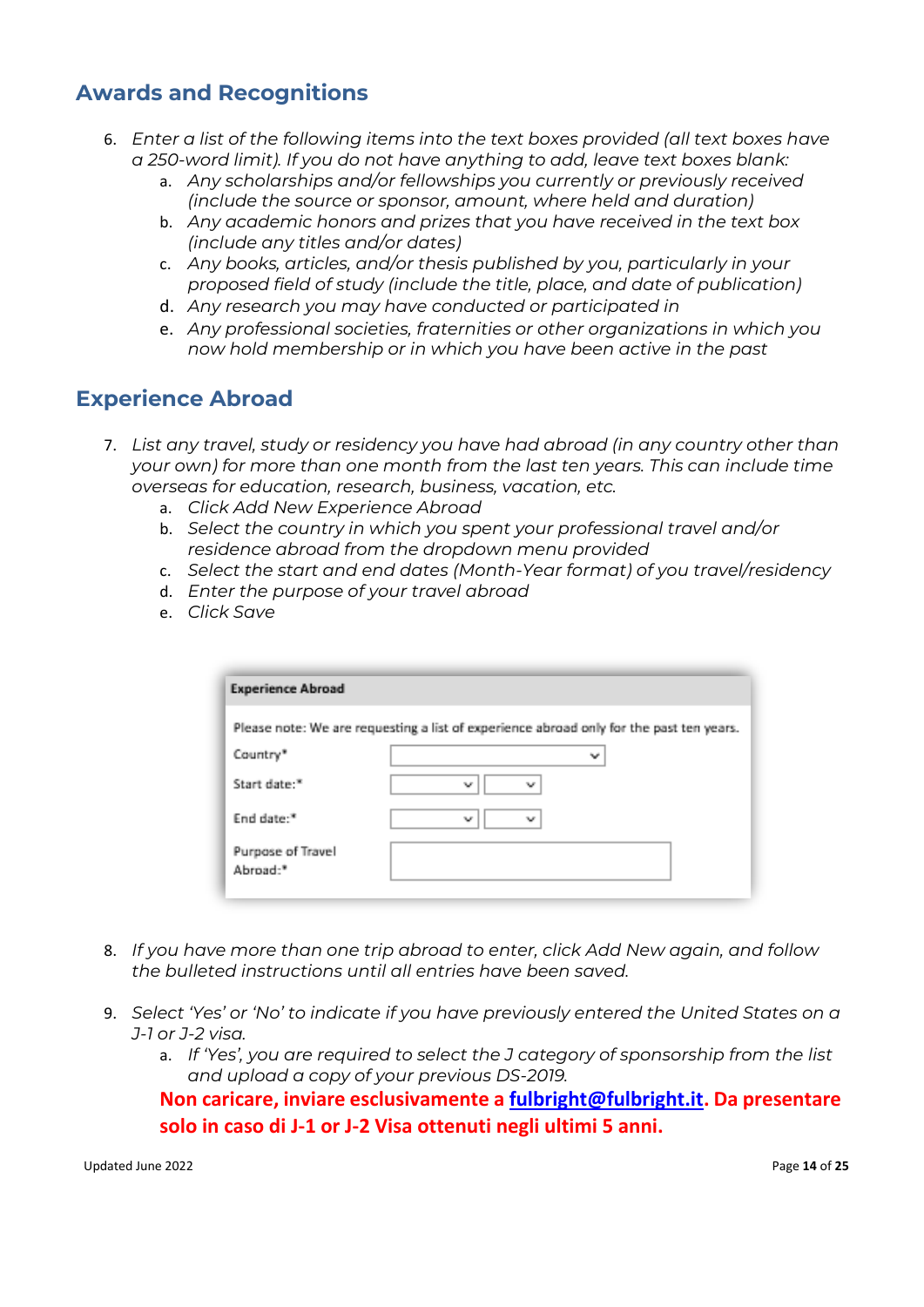| Previous DS-2019(s) | Please upload a copy of your previous DS-2019(s). | Browse No file selected. |
|---------------------|---------------------------------------------------|--------------------------|
|---------------------|---------------------------------------------------|--------------------------|

*Select 'Yes' or 'No' to indicate if you have previously been awarded a Fulbright grant.*

- a. *If 'Yes', you are required to list the grant(s):*
	- *Click Add Previous Fulbright Grant.*
	- *Select the Fulbright award type from the dropdown menu provided (e.g., Fulbright FLTA, Fulbright Foreign Student, etc.)*
	- **·** *If you select "Other (please specify)", enter in the name of the Fulbright grant that you received in the "Other, please specify" field*
	- *Select the academic year that corresponds to the year in which you received the Fulbright grant.*
	- *Click Save*

| <b>Previous Fulbright Grants</b>    |  |  |  |
|-------------------------------------|--|--|--|
| Award Type*<br>Previous Grant Year* |  |  |  |

<span id="page-14-0"></span>10. *Click Continue to save your responses and advance to the next section.*

# **Academic Materials**

*This section collects copies of your unofficial transcripts with the diploma if applicable. Please consult the country-specific guidance provided in the application to determine what documents you should upload in this section.*

*If required, please upload scans of all available transcripts and diplomas from postsecondary institutions you have attended.* 

- 1. *Select the corresponding institution from the list.*
- 2. *Review the institution information (which you provided on the previous page). If this information is incorrect, please return to the previous page to edit.*

Updated June 2022 Page **15** of **25** *upload single page documents. PDF, JPEG, and TIFF image files are all* 3. *Select Browse and locate the desired file on your computer. Click Open.*  a. *You may upload transcripts/diplomas as a multi-page documents or*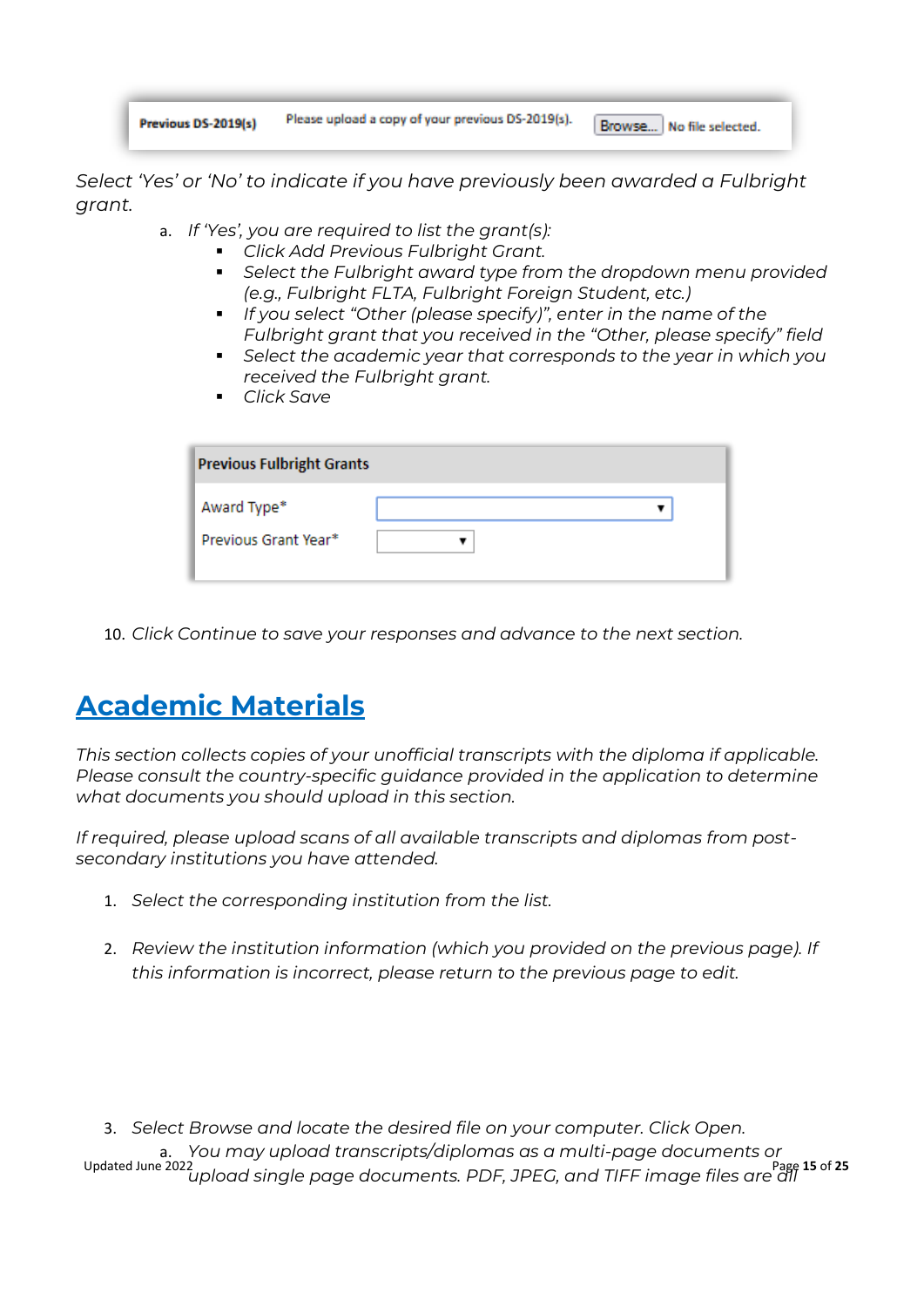*accepted.* 

- 4. *Click Save. Repeat these steps for all applicable institutions.*
- 5. *Click Continue to save your responses and advance to the next section*

In questa sezione dovranno essere caricati i *Diploma Supplement* dei titoli di studio accademici conseguiti in Italia o all'estero. Il *Diploma Supplement* è un documento rilasciato dalle università **in doppia lingua** (in italiano o la lingua originale del paese dove il candidato ha studiato **e** in inglese) esclusivamente per i percorsi accademici conclusi. La struttura del documento (illustrata al [seguente link](https://www.istruzione.it/archivio/web/universita/diploma-supplement.html)*)* deve includere **l'elenco completo degli esami sostenuti/corsi frequentati e il voto finale relativo all'ottenimento del titolo.** 

Nell'eventualità le segreterie delle università non fossero in grado di rilasciare il **Diploma Supplement** in doppia lingua (la lingua originale del paese dove il candidato ha studiato e in inglese) il candidato può presentare **in alternativa** i tradizionali certificati universitari italiani e/o quelli di titoli conseguiti all'estero **e la loro relativa traduzione in inglese, con l'elenco completo degli esami sostenuti/corsi frequentati e il voto finale relativo all'ottenimento del titolo.**

Per quanto riguarda i percorsi accademici non ancora conclusi, i candidati dovranno presentare i certificati (*Transcripts)* **in doppia lingua italiano e inglese**.

Indicare nella *Application Checklist* il tipo di certificato caricato online.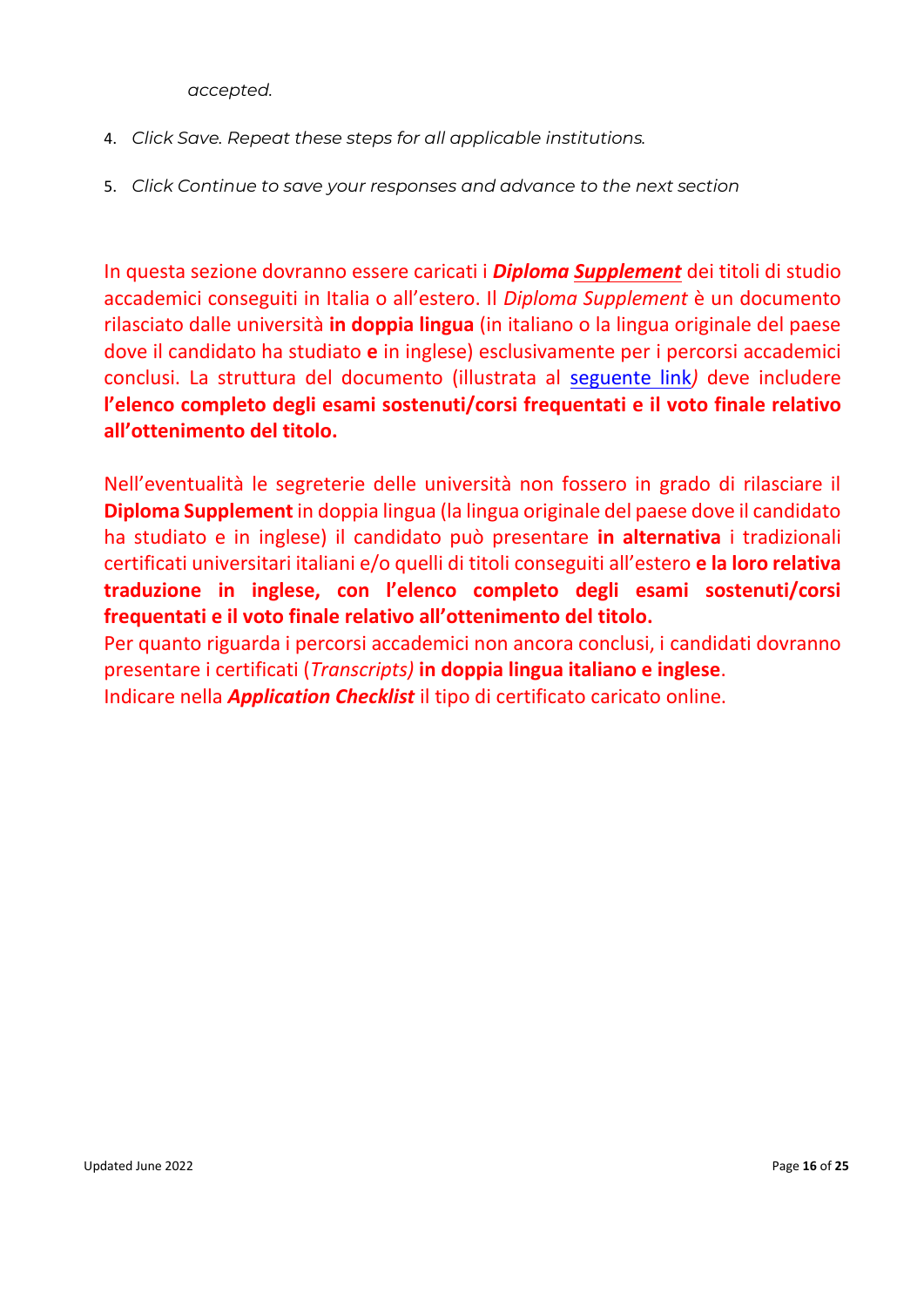### <span id="page-16-0"></span>**Language Skills**

<span id="page-16-1"></span>*This section collects information about your native language, English language skills, and any additional languages that are relevant to your project proposal.*

1. *Select your native language from the dropdown menu provided.*

### **English Language Proficiency**

*If your native language is not English, a section collecting your English language proficiency will appear.*

<span id="page-16-2"></span>2. *Rate your English language proficiency in Reading, Writing, and Speaking. Select Native, Advanced, Intermediate, Beginner or No Ability from the dropdown menus as appropriate.*

### **Additional Language Skills**

- 3. *Select the number of additional languages that you would like to include that may be of use for your project or study plans.*
- 4. *Select the language you are reporting from the dropdown menu and rate your proficiency in Reading, Writing, and Speaking. Select Native, Advanced, Intermediate, Beginner or No Ability from the dropdown menus as appropriate.*
- 5. *Click Continue to save your responses and advance to the next section.*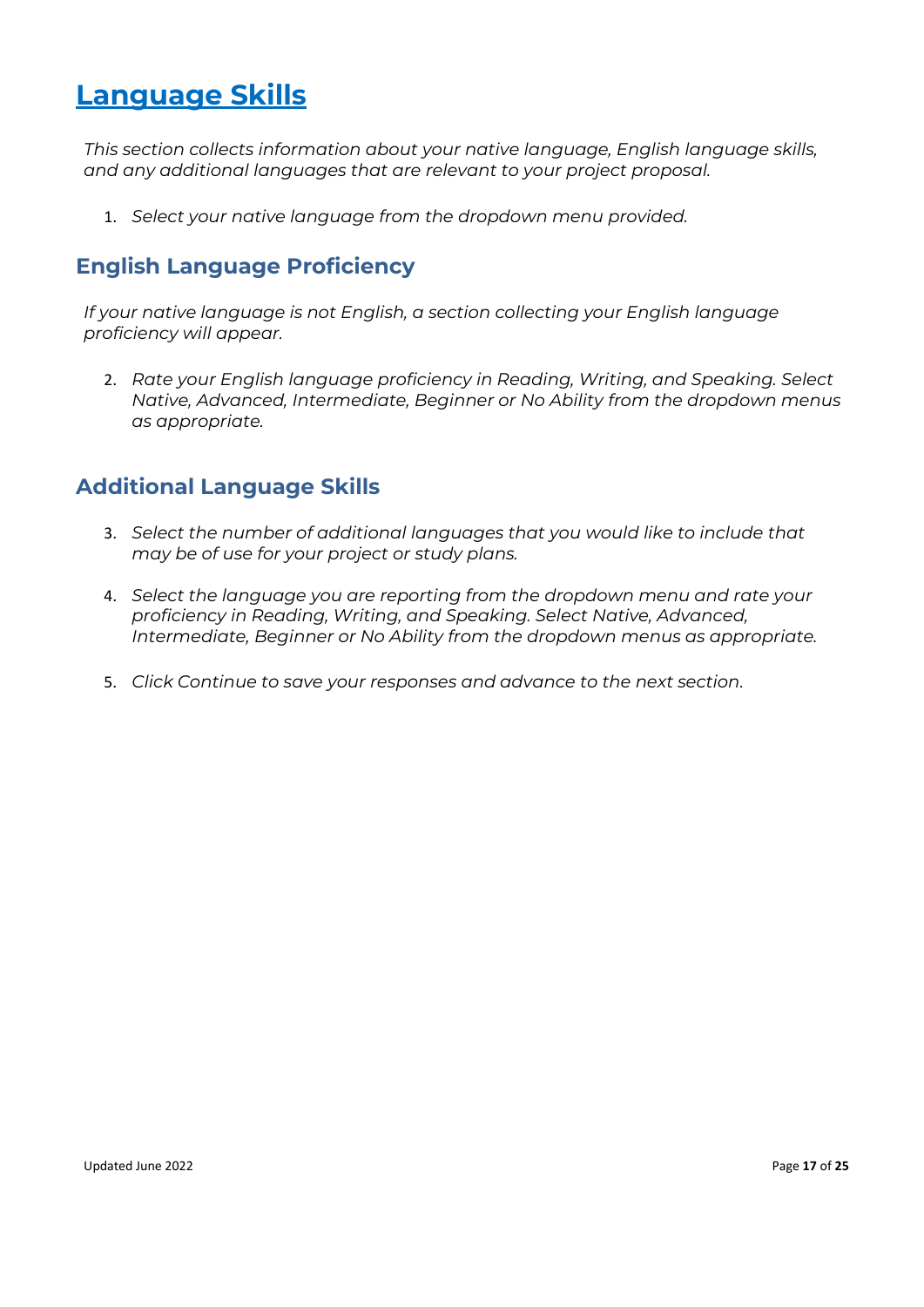## <span id="page-17-0"></span>**Standardized Test Scores**

*This section collects information about standardized test scores that you have taken or will take in the future. Standardized tests include TOEFL, GRE, GMAT and IELTS. Standardized test scores are often required for admission to U.S. institutions.* 

- 1. *Select Add Test*
- 2. *Select the test type from the drop-down menu.*
- 3. *Select the test date from the drop-down menu (Month-Day-Year format)*  a. *If you have not yet taken the test, enter the date that you are registered for the test*
- 4. *Enter your test scores, if you have the results from the test*
- 5. *Click Save. Repeat these steps for all applicable standardized tests*
- 6. *Click Continue to save your responses and advance to the next section.*

| <b>Add Test</b>  |   |
|------------------|---|
| Type             | ▼ |
| <b>Test Date</b> | ▼ |

Lo *Score Report* del TOEFL o dello IELTS deve essere presentato **preferibilmente entro la scadenza del 9 settembre 2022**. Le domande prive del certificato potranno essere accettate solo se accompagnate dalla ricevuta che comprovi l'avvenuta iscrizione del candidato a sostenere il test in una data che consenta di far pervenire i risultati ufficiali alla Commissione entro **venerdì 28 ottobre 2022, inviando un'e-mail a [fulbright@fulbright.it](mailto:fulbright@fulbright.it)** (**si prega di non utilizzare quest'email per chiedere informazioni**).

**Altre certificazioni di conoscenza della lingua inglese potranno essere prese in considerazione esclusivamente ai fini della selezione preliminare dei candidati e solo se con punteggio equivalente a quello richiesto per il TOEFL IBT (79/120) e IELTS Academic (6.0/9.0)** secondo la tabella comparativa del *Common European Framework*. Per informazioni contattare la Commissione Fulbright.

**I candidati dovranno caricare una scansione degli** *Score Report* **nella sezione** *Score Reports* **dell'Application online.**

Updated June 2022 **Page 18** of 25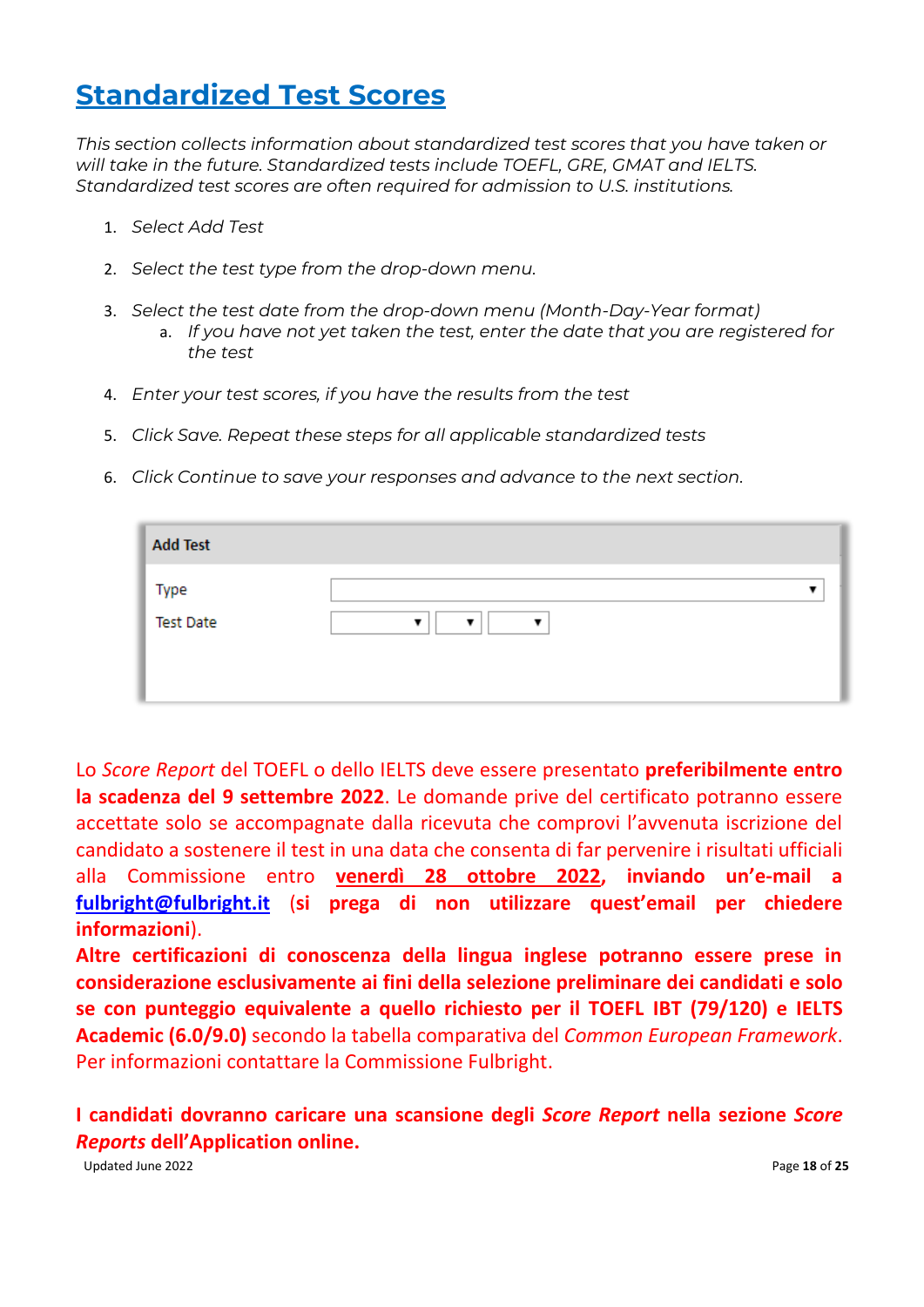# <span id="page-18-0"></span>**Score Reports**

- <span id="page-18-1"></span>1. *If you enter test scores, you will be directed to the Score Reports section, where you will upload copies of your available score reports*
	- a. *Click Browse*
	- b. *Locate and select the file that you previously saved to your computer*
	- *c. Click Open*
	- *d. Click Upload to complete the file upload*

## **FLTA Information**

<span id="page-18-2"></span>*This section collects information specific to the Fulbright Foreign Language Teaching Assistant (FLTA) Program. Please review country-specific guidance to determine whether you must provide additional information.*

### **Language Skills**

- 1. *Select the language you are apply to teach/assist in the U.S.*
- 2. *Rate proficiency in the chosen language using the appropriate dropdown. Select Native, Advanced, Intermediate, Beginner or No Ability from the dropdown menus as appropriate.*
- 3. *Indicate your Mother Tongue (Native) Language using the dropdown*
- <span id="page-18-3"></span>4. *Rate your overall level of English Proficiency using the appropriate dropdown. Select Native, Advanced, Intermediate, Beginner or No Ability from the dropdown menus as appropriate.*

#### **Preferences**

- 5. *Using the drop-down menu, select which option you are willing to do in your role as a language assistant on a U.S. university campus.*
- 6. *Indicate if there is a particular region in the U.S. that you would* **most prefer***. If you believe you are adaptable to all regions, please respond 'I would accept any placement'.*
- 7. *Indicate if there is a college or university type which you would* **most prefer***. Select from the dropdown menu as appropriate. If you believe you are adaptable to all institution types, please respond 'I would accept any placement'.*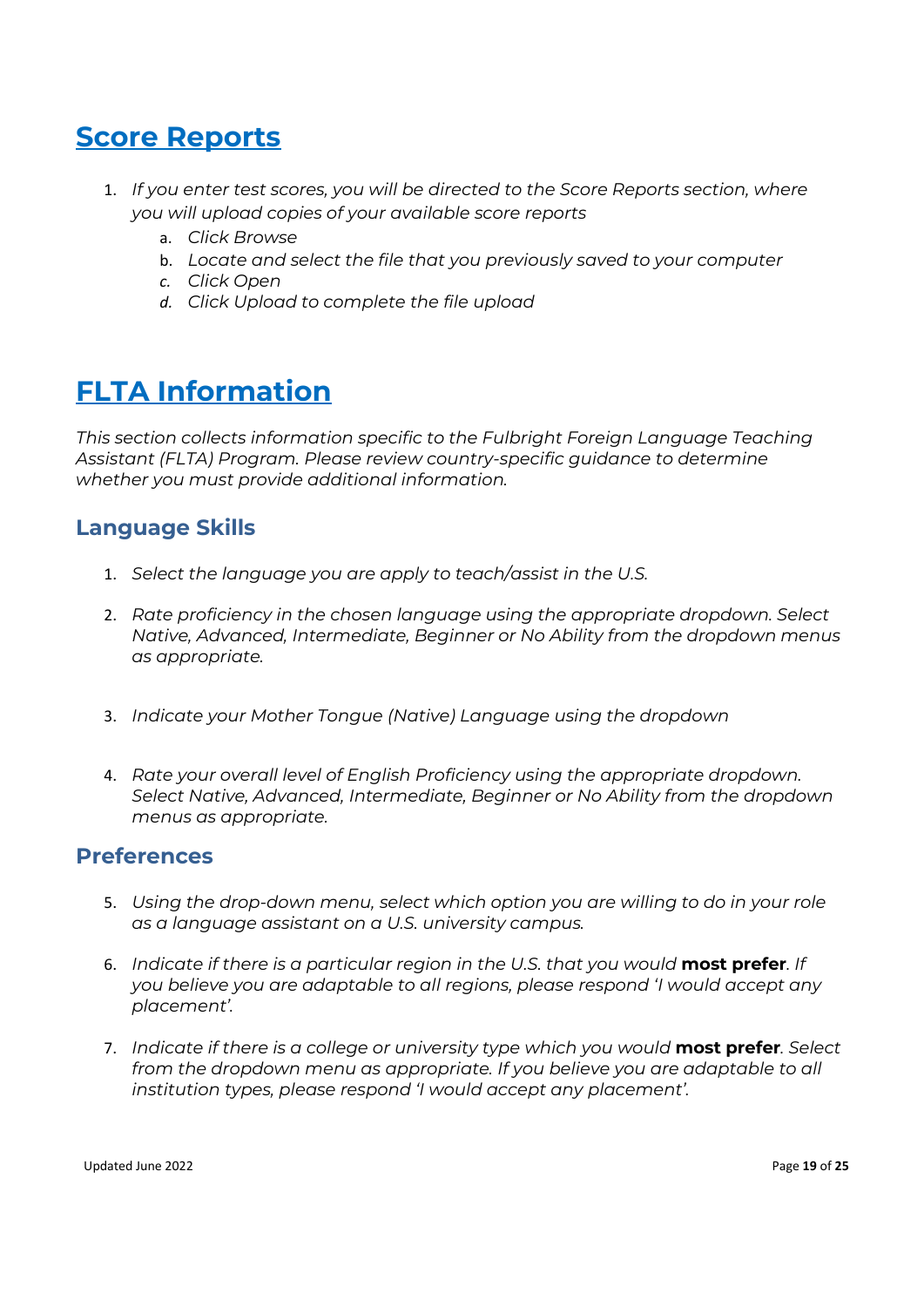<span id="page-19-0"></span>8. *Select if there are any college or university types which you would* **refuse** *an offered assistantship. Select from the dropdown menu as appropriate. If you believe you are adaptable to all institution types, please respond 'I would accept any placement'.*

### **Teaching Experience**

- 9. *Indicate, numerically, the total amount of language teaching experience in years and months that you currently have or previously held. The noted values for years and months should together total to the amount of time you have taught language.*
- <span id="page-19-1"></span>10. *Please provide a brief overview of your prior language teaching experience:*
	- *a. Indicate level, class sizes, English and/or native language teaching experience for each position held*

#### **Interests**

- 11. *Input your academic and non-academic interests into the appropriate text boxes.*
- <span id="page-19-2"></span>12. *Click Continue to save your responses and advance to the next section*

## **Plagiarism Agreement**

1. *Carefully review the Plagiarism Agreement and indicate your acceptance of the terms by selecting 'Yes' or 'No'. You will be ineligible for the program if any part of your Fulbright application is found to have been plagiarized.*

**Application materials will be processed using software to help identify any instance of plagiarism. Plagiarism in any part of your application will result in your disqualification from participating in the Fulbright Scholar Program. Eventuali contenuti copiati saranno rilevati dai software dell'IIE nell'ultima fase di selezione.** 

**Si ricorda che la definizione di "plagio" nell'accademia americana ha una valenza molto ampia, includendo tutte le parti dell'Application, compreso il Personal Statement e le Lettere di Referenze (v. pag. relativa).**

2. *Click Continue to save your responses and advance to the next section.*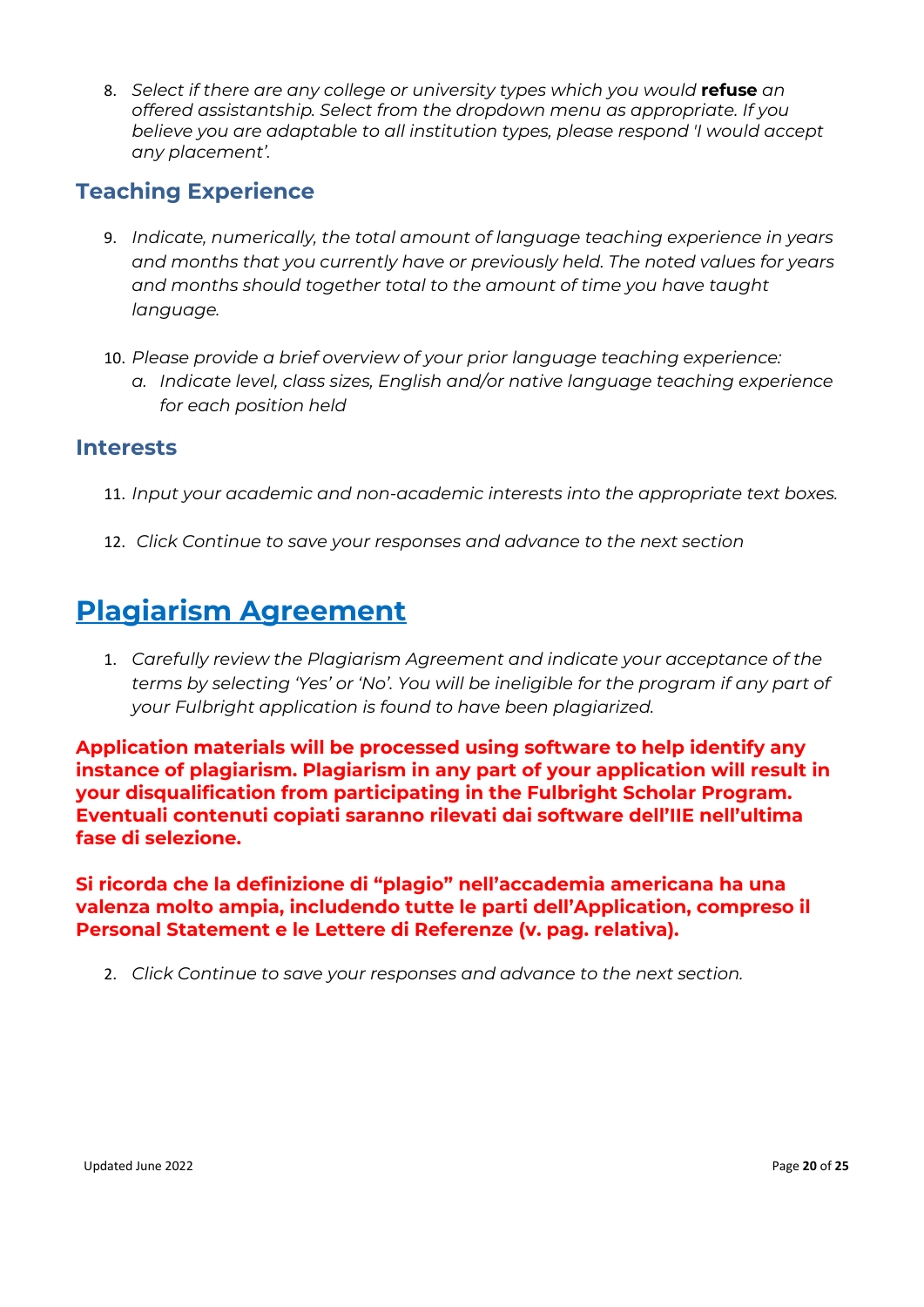# <span id="page-20-0"></span>**Essays and Objectives**

<span id="page-20-1"></span>*This section collects information about your objectives and motivations for applying for the FLTA program. In addition, you will be required to answer questions regarding your teaching methodologies and techniques and how you plan to share your culture in the U.S.* 

### **Objectives and Motivations**

*Please upload a well-structured essay that addresses your background and qualifications for the Fulbright FLTA Program, past experiences that have been formative in your personal development, reasons for applying to the program, and how being an FLTA will assist you in achieving your long term career goals.* **Your response should be at minimum 700 words in length.**

- <span id="page-20-2"></span>1. *Select Browse and locate the desired file on your computer. Click Open.* 
	- a. *Uploaded objective statements are limited to a maximum of two pages. PDF, JPEC, and TIFF image files are all accepted.*
	- b. *Click Upload*

### **Teaching Methodologies and Techniques**

**2.** *Type a response that focuses on the teaching methodologies and techniques you would like to utilize to teach your language to U.S. students. This brief essay should focus on the language you will be teaching in the U.S. (not English). Mention any innovative approaches you have utilized as a teacher or encountered as a learner that you may employ.* **This response is expected to be 300-500 words in length.**

### <span id="page-20-3"></span>**Sharing your Culture**

- 3. *Type a response choosing one of the three following scenarios (1. A guest lecture at your host institution 2. An international festival 3. Volunteering at a local youth center) and explain what it means to be a cultural ambassador and how you would share your culture in the chosen scenario using your own unique issues.* **This response is expected to be 300-500 words in length.**
- 4. *Click Continue to save your responses and advance to the next section*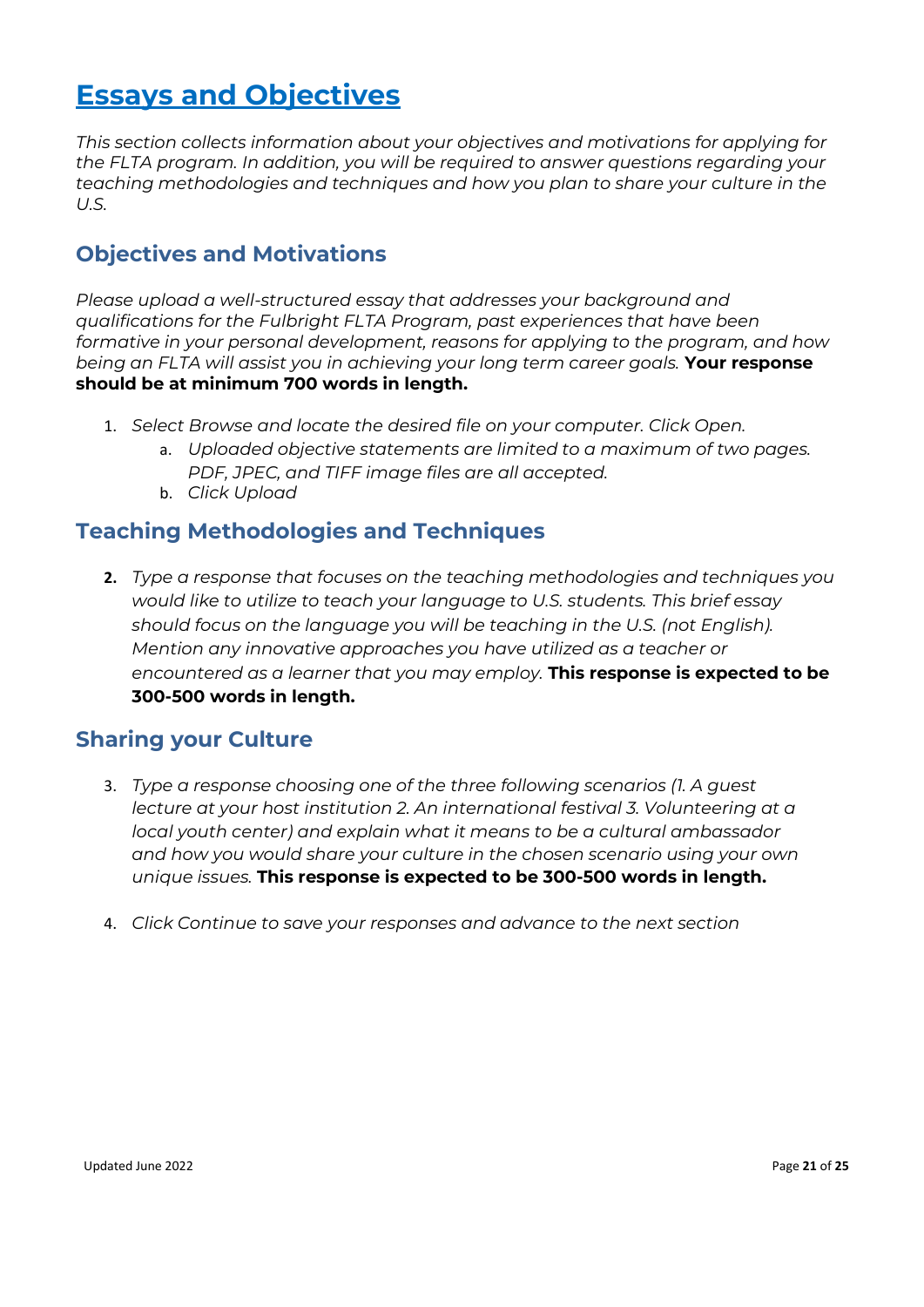# <span id="page-21-1"></span><span id="page-21-0"></span>**Additional Information**

### **Country-Specific Materials/Supplemental Materials/Additional Documentation**

<span id="page-21-2"></span>1. *Use this section to upload any required additional documentation per your country-specific guidance.*

### **Other Grants and Awards**

- <span id="page-21-3"></span>1. *Use the text box to indicate if there are any other scholarships, fellowships or employment that would supersede your participation in the FLTA program should it be offered.*
	- a. *If you select 'Yes', please provide further details regarding the noted scholarship, fellowship or employment.*

### **Outreach Survey**

- 2. *Complete the Outreach Survey.* **Obbligatorio**
- <span id="page-21-4"></span>6. *Click Continue to save your responses and advance to the next section*

## **Authorization of Release of Information**

- 1. *Carefully review the Authorization of Release of Information statements*
- <span id="page-21-5"></span>2. *Type your signature in the provided text box to confirm your authorization of release of information.*

## **Recommender Registration**

*Use this section to register your recommenders. Refer to your country-specific instructions for details on the required number of recommenders.*

*Once you register your recommenders, they will receive an automatic email with instructions on completing the online recommendation form. You can track the status of recommendations, send reminders, and add/delete recommenders through this system before* **and** *after submission of your application. Letters of recommendation* **must be** *submitted directly by your recommenders either via the online application or emailed to your Fulbright Program Office.*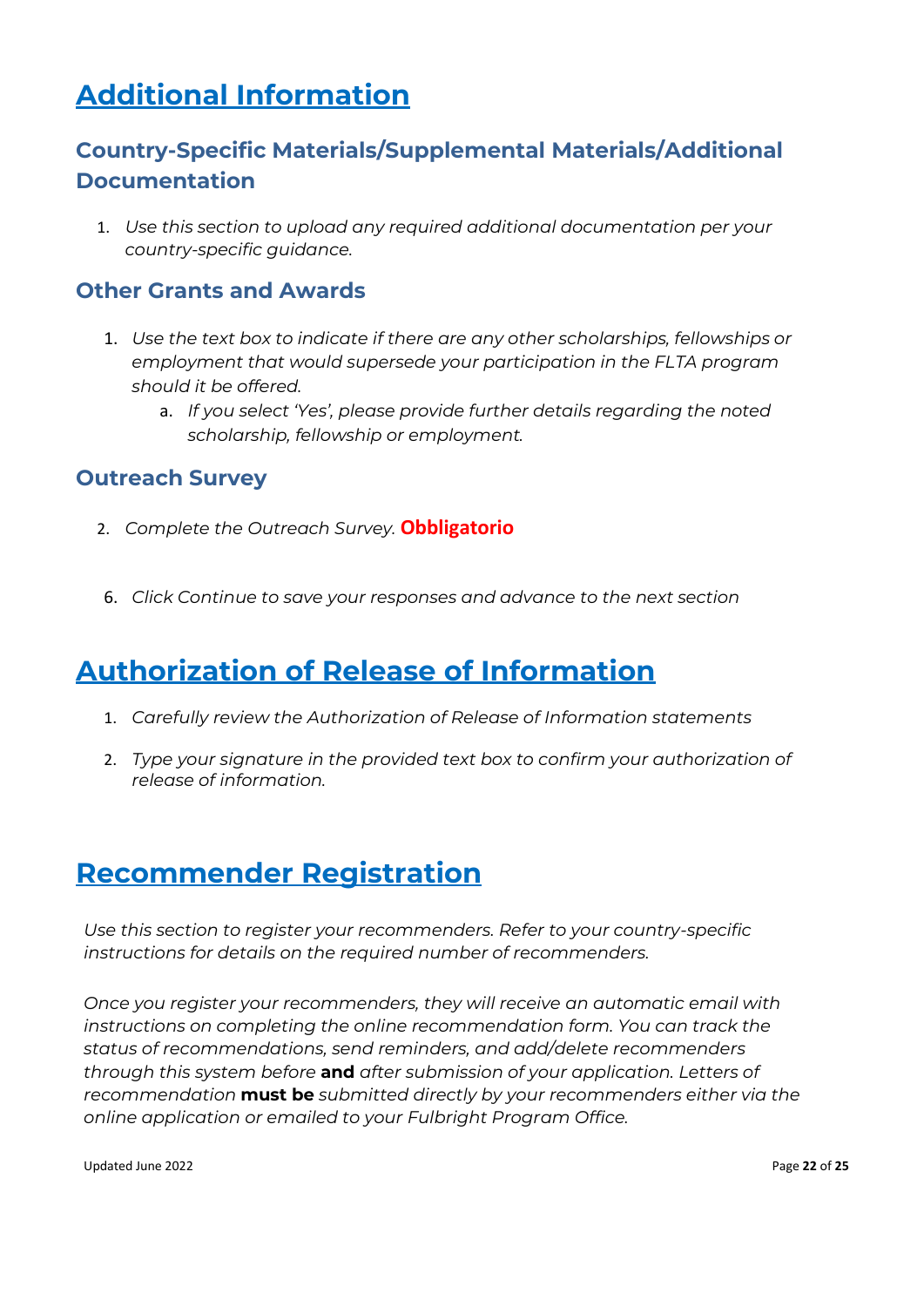- 1. *Click Add Recommender*
- 2. *Complete all fields in the pop-up form:*
- 3. *Click Send to Recommender to generate automatic email to recommender*
- 4. *Click Continue to save your responses and advance to the next section*

| Prefix                             | $\checkmark$                                                                                                                                                                      |
|------------------------------------|-----------------------------------------------------------------------------------------------------------------------------------------------------------------------------------|
| First Name                         |                                                                                                                                                                                   |
| Last Name                          |                                                                                                                                                                                   |
| Organization                       |                                                                                                                                                                                   |
| Pasition/Title                     |                                                                                                                                                                                   |
| Relationship                       |                                                                                                                                                                                   |
| Telephone                          |                                                                                                                                                                                   |
| Email                              |                                                                                                                                                                                   |
| Personal message to<br>recommender | Note: Use your recommender's institutional or corporate email address. Submissions from anonymous email<br>addresses (Gmail, Hotmail, Yahoo) may be subject to additional review. |
|                                    | Your name will be displayed to recommender as:                                                                                                                                    |
|                                    | Change                                                                                                                                                                            |
|                                    |                                                                                                                                                                                   |

5. *Once sent, you will have the option to Edit Recommender information if they have not yet started progress on their response and Save, Send Reminders, and Exclude if you wish to remove the recommender and replace with another individual.*

### **Le lettere di referenza devono essere tre (3) e dovranno essere redatte on-line in inglese.**

Le lettere sono parte integrante della *Application* e costituiscono uno degli elementi fondamentali su cui si basa il processo di selezione in Italia.

Si raccomanda, pertanto, di riservare particolare attenzione alla ricerca dei firmatari che rientrino tra i professori, datori di lavoro, collaboratori con i quali il candidato ha sviluppato il proprio percorso accademico e arricchito il proprio curriculum.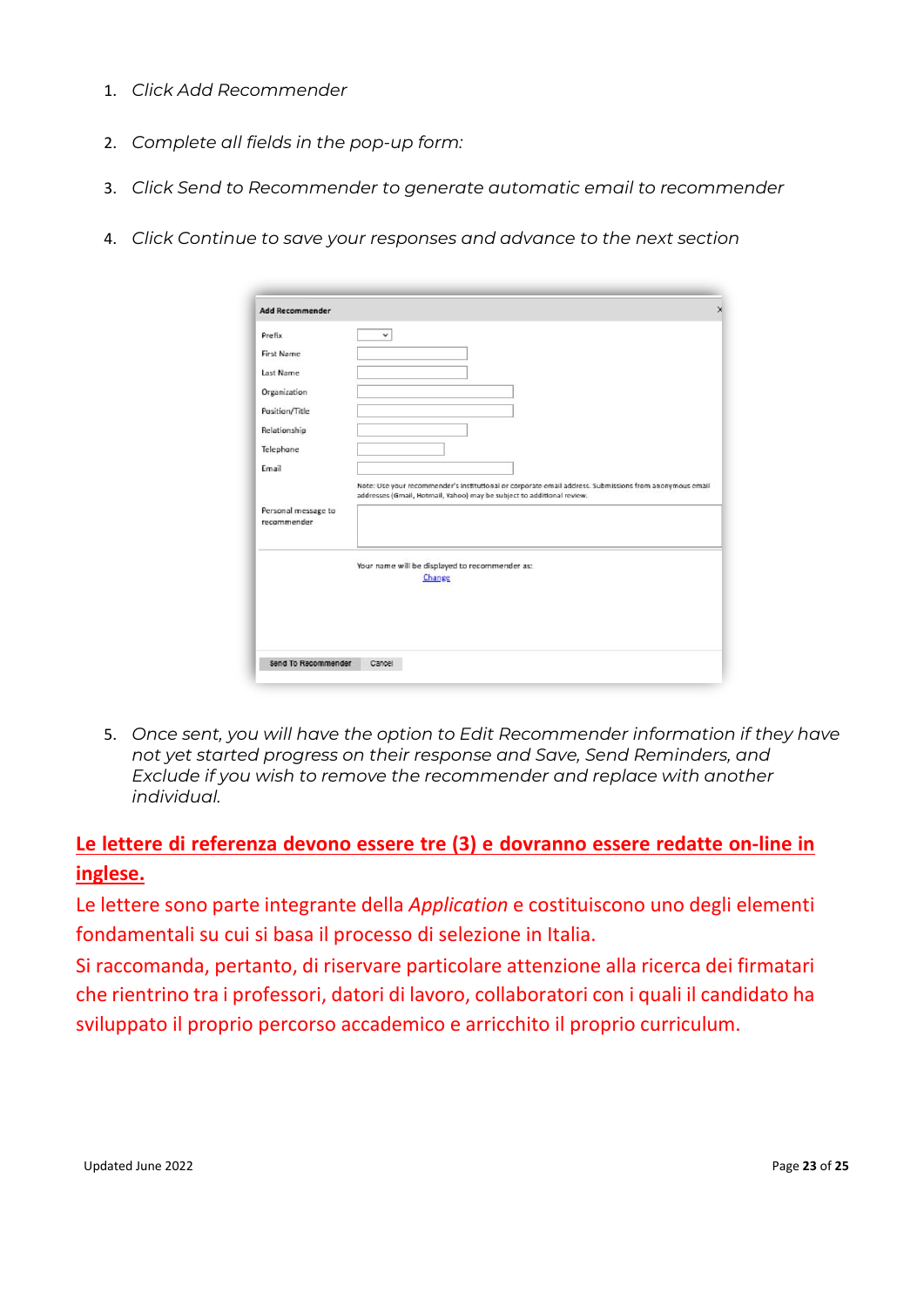#### **In via del tutto eccezionale**:

- Qualora il referente (*Recommender*) avesse difficoltà a utilizzare il sistema online, potrà redigere la lettera direttamente sull'apposito modulo *Confidential Letter of Reference* (disponibile nella pagina web del concorso) e dopo averla firmata dovrà inviarla come allegato a [fulbright@fulbright.it](mailto:fulbright@fulbright.it)
- Qualora un referente avesse delle difficoltà a scrivere la lettera in inglese, potrà scriverla in italiano, ma dovrà inviarne una traduzione in inglese **non giurata, redatta da una terza persona a** [fulbright@fulbright.it.](mailto:fulbright@fulbright.it)

Il candidato dovrà specificare nell' *Application* Checklist (scaricabile della pagina web del bando) la modalità adottata per la presentazione delle lettere che dovranno pervenire alla Commissione entro il termine di scadenza.

La Commissione si riserva di ritenere non valide le lettere che risultassero:

- a) identiche nel testo e/o nella firma;
- b) illeggibili, incomplete o compilate su altri moduli.

#### **NB.**

- Nell'*Application* devono risultare i nomi dei 3 referenti. Pertanto, per una corretta compilazione dell'*Application* (e per riuscire a chiuderla) sarà necessario inserire i dati anagrafici e l'email dei *Recommender* e cliccare su invia per invitarli, **anche nel caso in cui scrivano la lettera di referenza sul modulo** *Confidential Letter of Reference*. Il *Recommender* che compilerà il modulo *Confidental Letter of Reference*, dovrà ignorare il link con l'invito a compilare il modulo online e procedere unicamente alla redazione del modulo PDF;
- **Sebbene i referenti possano completare le lettere online anche dopo il** *Submit* **dell'***Application* **(come specificato a pagina 5), è responsabilità del candidato controllare che le lettere pervengano entro la scadenza del concorso.**
- **Alla luce del plagiarsim agreement, si ricorda che ogni lettera dovrà essere originale e personalizzata per il candidato/a**